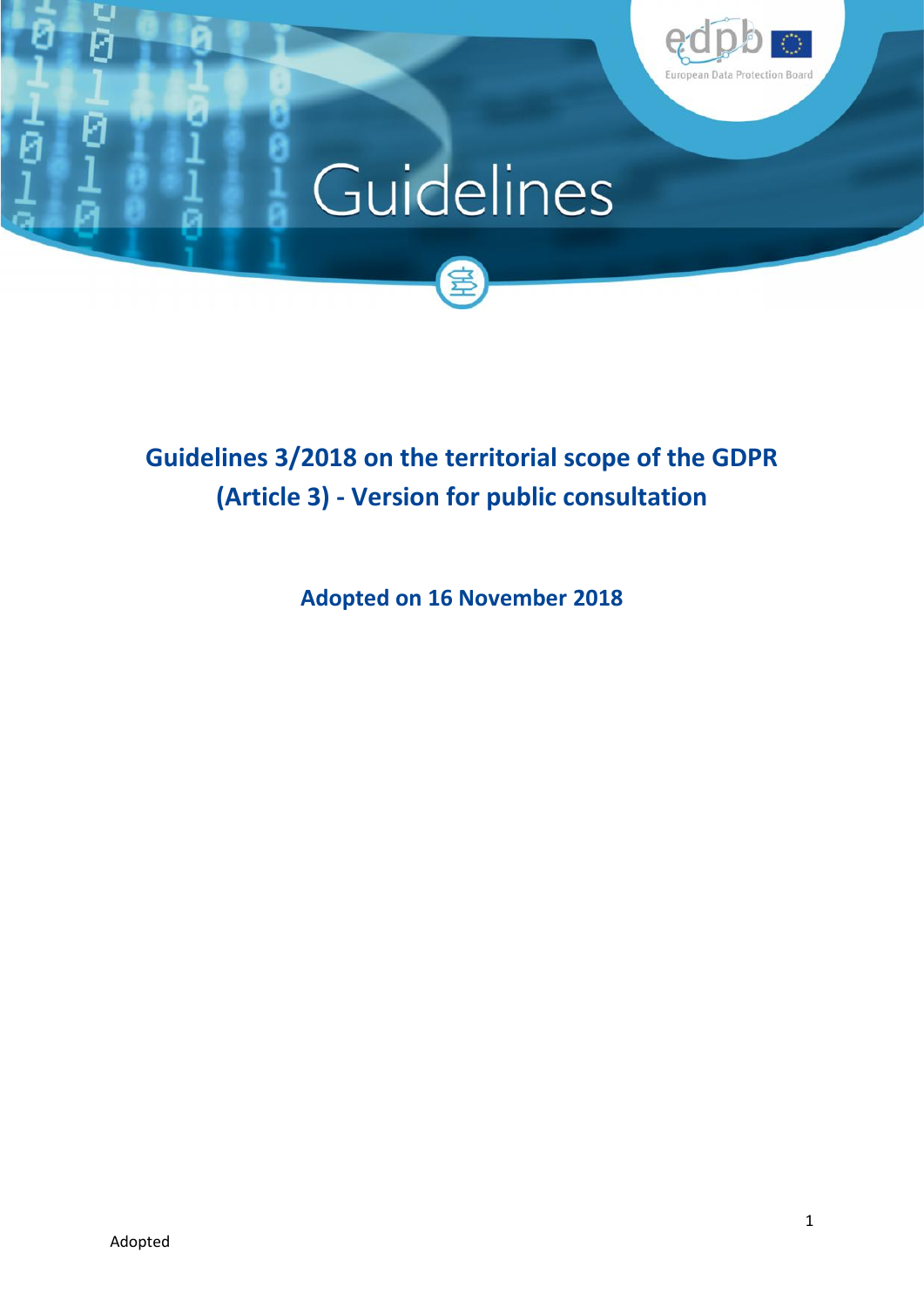#### **Contents**

|                | $\label{eq:interadd} \text{Introduction}\\ \text{and} \; \text{or} \; \text{if} \; \text{if} \; \text{if} \; \text{if} \; \text{if} \; \text{if} \; \text{if} \; \text{if} \; \text{if} \; \text{if} \; \text{if} \; \text{if} \; \text{if} \; \text{if} \; \text{if} \; \text{if} \; \text{if} \; \text{if} \; \text{if} \; \text{if} \; \text{if} \; \text{if} \; \text{if} \; \text{if} \; \text{if} \; \text{if} \; \text{if} \; \$ |  |
|----------------|-----------------------------------------------------------------------------------------------------------------------------------------------------------------------------------------------------------------------------------------------------------------------------------------------------------------------------------------------------------------------------------------------------------------------------------------|--|
|                |                                                                                                                                                                                                                                                                                                                                                                                                                                         |  |
|                |                                                                                                                                                                                                                                                                                                                                                                                                                                         |  |
| 3 <sup>1</sup> | Processing in a place where Member State law applies by virtue of public international law  19                                                                                                                                                                                                                                                                                                                                          |  |
| $\overline{4}$ | Representative of controllers or processors not established in the Union  19                                                                                                                                                                                                                                                                                                                                                            |  |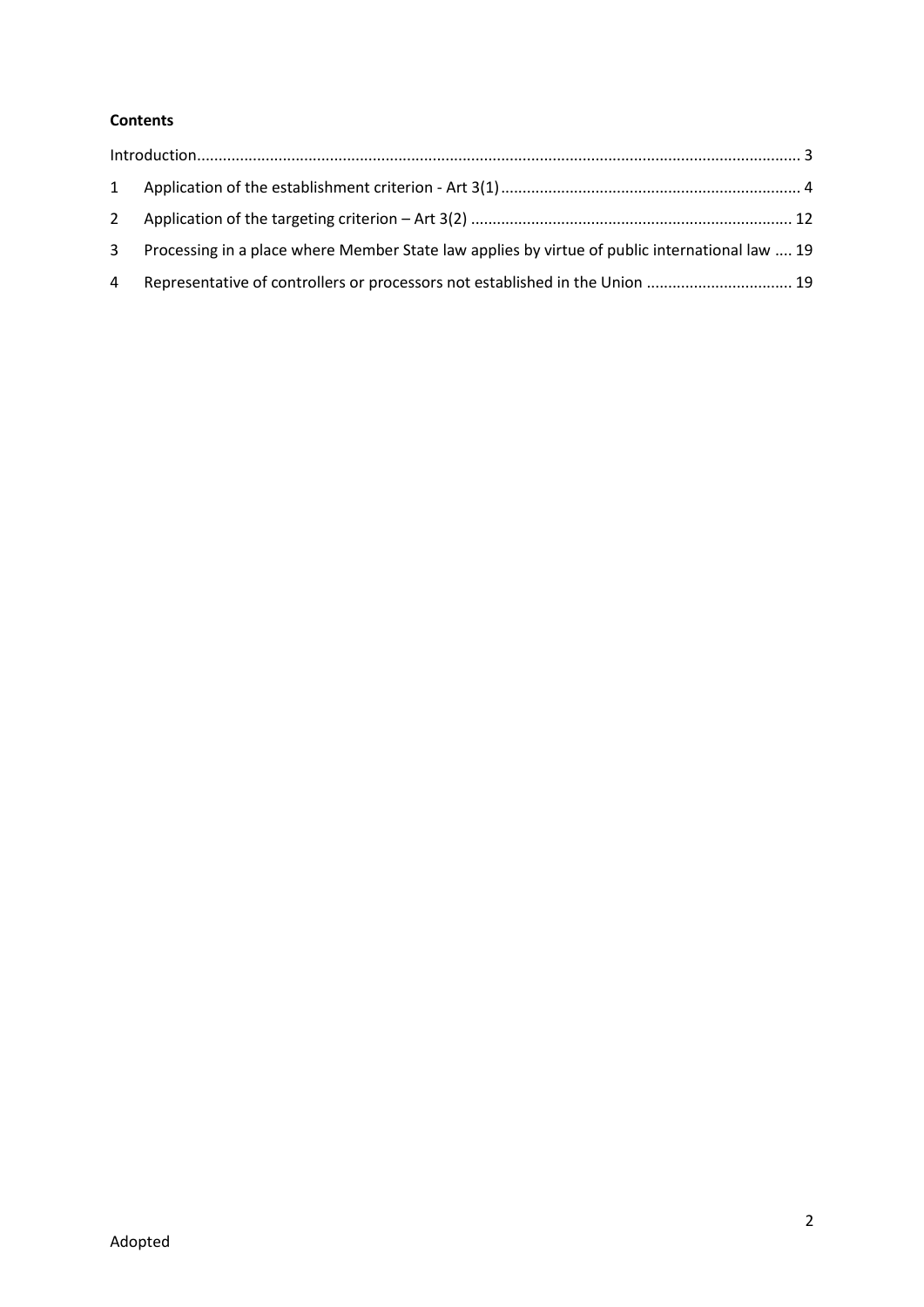#### **The European Data Protection Board**

Having regard to Article 70 (1)(e) of the Regulation 2016/679/EU of the European Parliament and of the Council of 27 April 2016 on the protection of natural persons with regard to the processing of personal data and on the free movement of such data, and repealing Directive 95/46/EC.

#### **HAS ADOPTED THE FOLLOWING GUIDELINES:**

### INTRODUCTION

The territorial scope of General Data Protection Regulation<sup>1</sup> (the GDPR) is determined by Article 3 of the Regulation and represents a significant evolution of the EU data protection law compared to the framework defined by Directive 95/46/EC<sup>2</sup>. In part, the GDPR confirms choices made by the EU legislator and the Court of Justice of the European Union (CJEU) in the context of Directive 95/46/EC. However, important new elements have been introduced. Most importantly, the main objective of Article 4 of the Directive was to define which Member State's national law is applicable, whereas Article 3 of the GDPR defines the territorial scope of a directly applicable text. Moreover, while Article 4 of the Directive made reference to the 'use of equipment' in the Union's territory as a basis for bringing controllers who were "not established on Community territory" within the scope of EU data protection law, such a reference does not appear in Article 3 of the GDPR.

Article 3 of the GDPR reflects the legislator's intention to ensure comprehensive protection of EU data subjects' rights and to establish, in terms of data protection requirement, a level playing field for companies active on the EU markets, in a context of worldwide data flows.

Article 3 of the GDPR defines the territorial scope of the Regulation on the basis of two main criteria: the "establishment" criterion, as per Article 3(1), and the "targeting" criterion as per Article 3(2). Where one of these two criteria is met, the relevant provisions of the GDPR will apply to the processing of personal data by the controller or processor concerned. In addition, Article 3(3) confirms the application of the GDPR to the processing where Member State law applies by virtue of public international law.

Through a common interpretation by data protection authorities in the EU, these guidelines seek to ensure a consistent application of the GDPR when assessing whether particular processing by a controller or a processor falls within the scope of the new EU legal framework. In these guidelines, the EDPB sets out and clarifies the criteria for determining the application of the territorial scope of the GDPR. Such a common interpretation is also essential for controllers and processors, both within and outside the EU, so that they may assess whether they need to comply with the GDPR.

As controllers or processors not established in the EU but engaging in processing activities falling within Article 3(2) are required to designate a representative in the Union, these guidelines will also provide

<sup>1</sup> Regulation (EU) 2016/679 of the European Parliament and of the Council of 27 April 2016 on the protection of natural persons with regard to the processing of personal data and on the free movement of such data, and repealing Directive 95/46/EC (General Data Protection Regulation).

<sup>&</sup>lt;sup>2</sup> Directive 95/46/EC of the European Parliament and of the Council of 24 October 1995 on the protection of individuals with regard to the processing of personal data and on the free movement of such data.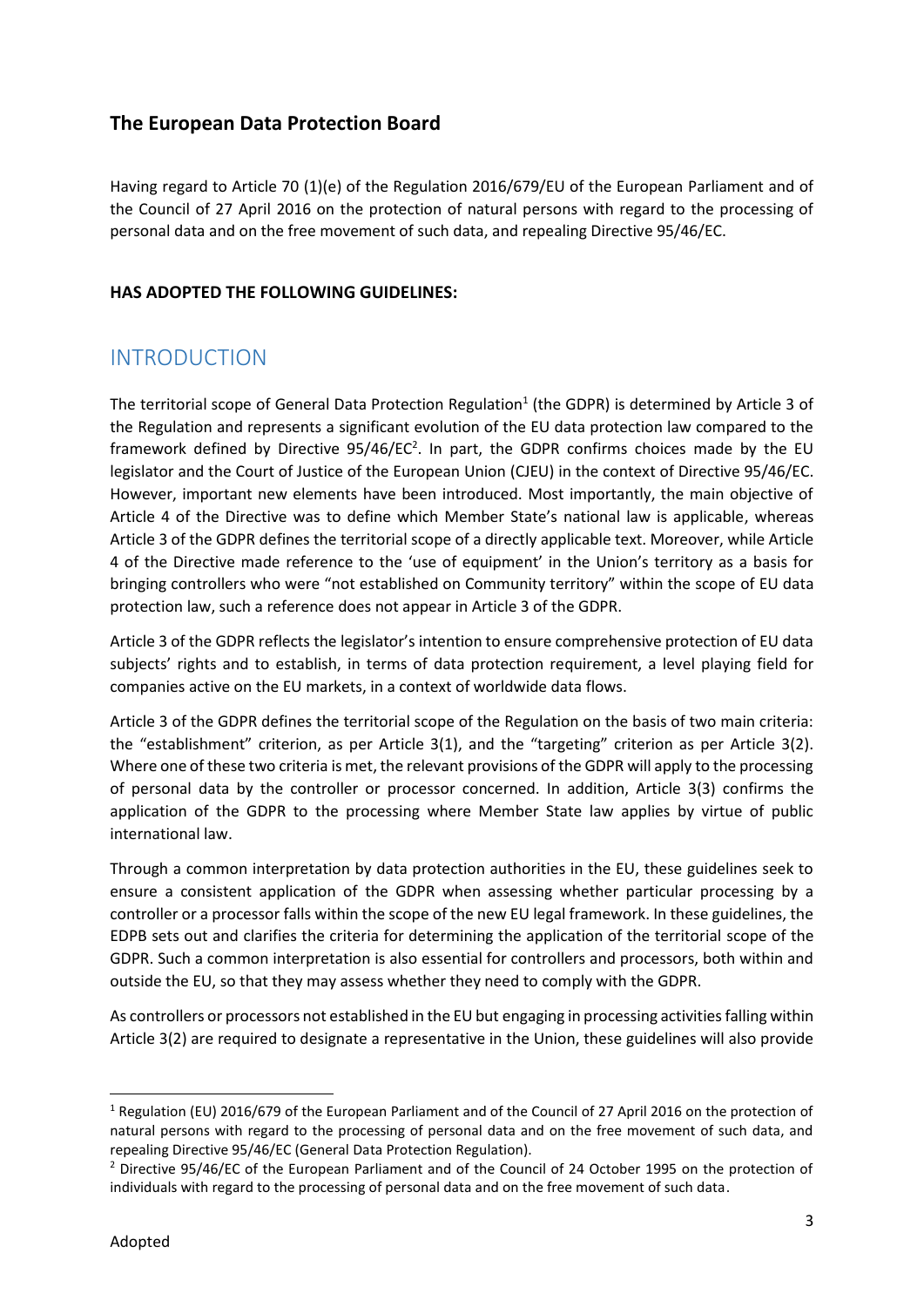clarification on the process for the designation of this representative under Article 27 and its responsibilities and obligations.

As a general principle, the EDPB asserts that where the processing of personal data falls within the territorial scope of the GDPR, all provisions of the Regulation apply to such processing. These guidelines will however specify the various scenarios that may arise, depending on the type of processing activities, the entity carrying out these processing activities or the location of such entities, and will detail the provisions applicable to each situation. It is therefore essential that controllers and processors, especially those offering goods and services at international level, do undertake a careful and *in concreto* assessment of their processing activities, in order to determine whether the related processing of personal data falls under the scope of the GDPR.

## 1 APPLICATION OF THE ESTABLISHMENT CRITERION - ART 3(1)

Article 3(1) of the GDPR provides that the *"Regulation applies to the processing of personal data in the context of the activities of an establishment of a controller or a processor in the Union, regardless of whether the processing takes place in the Union or not*."

Article 3(1) GDPR makes reference not only to an establishment of a controller, but also to an establishment of a processor. As a result, the processing of personal data by a processor may also be subject to EU law by virtue of the processor having an establishment located within the EU.

The following sections clarify the application of the establishment criterion, first by considering the definition of an 'establishment' in the EU within the meaning of EU data protection law, second by looking at what is meant by 'processing in the context of the activities of an establishment in the Union', and lastly by confirming that the GDPR will apply regardless of whether the processing carried out in the context of the activities of this establishment takes place in the Union or not.

Article 3(1) ensures that the GDPR applies to the processing by a controller or processor carried out in the context of the activities of an establishment of that controller or processor in the Union, regardless of the actual place of the processing. The EDPB therefore recommends a threefold approach in determining whether or not the processing of personal data falls within the scope of the GDPR pursuant to Article 3(1).

#### *a) Consideration 1: "An establishment in the Union"*

Before considering what is meant by "an establishment in the Union" it is first necessary to identify who is the controller or processor for a given processing activity. According to the definition in Article 4(7) of the GDPR, controller" means the natural or legal person, public authority, agency or other body which, alone or jointly with others, determines the purposes and means of the processing of personal data". A processor, according to Article 4(8) of the GDPR, is "a natural or legal person, public authority, agency or other body which processes personal data on behalf of the controller". As established by relevant CJEU case law and previous WP29 guidance<sup>3</sup>, the determination of whether an entity is a controller or processor for the purposes of EU data protection law is a key element in the assessment of the application of the GDPR to the personal data processing in question.

<sup>&</sup>lt;sup>3</sup> WP169 - Opinion 1/2010 on the concepts of "controller" and "processor", adopted on 16<sup>th</sup> February 2010.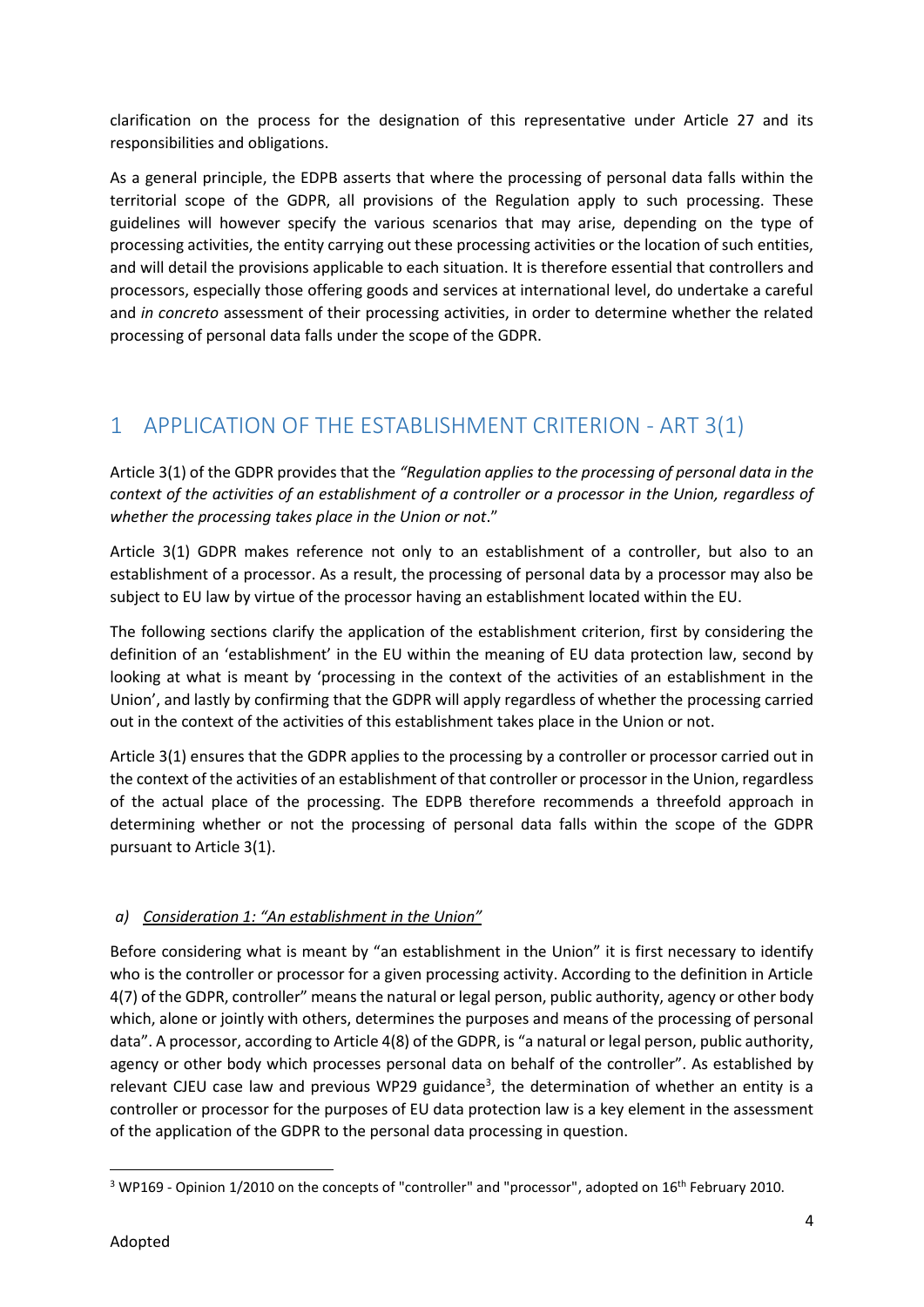While the notion of "main establishment" is defined in Article 4(16), the GDPR does not provide a definition of "establishment" for the purpose of Article 3<sup>4</sup>. However, Recital 22<sup>5</sup> clarifies that an "*[e]stablishment implies the effective and real exercise of activities through stable arrangements. The legal form of such arrangements, whether through a branch or a subsidiary with a legal personality, is not the determining factor in that respect*."

This wording is identical to that found in Recital 19 of Directive 95/46/EC, to which reference has been made in several CJEU rulings broadening the interpretation of the term "establishment", departing from a formalistic approach whereby undertakings are established solely in the place where they are registered<sup>6</sup>. Indeed, the CJEU ruled that the notion of establishment extends to any real and effective activity  $-$  even a minimal one  $-$  exercised through stable arrangements<sup>7</sup>. In order to determine whether an entity based outside the Union has an establishment in a Member State, both the degree of stability of the arrangements and the effective exercise of activities in that Member State must be considered in the light of the specific nature of the economic activities and the provision of services concerned. This is particularly true for undertakings offering services exclusively over the Internet<sup>8</sup>. The threshold for "stable arrangement<sup>9</sup>" can actually be quite low when the centre of activities of a controller concerns the provision of services online. As a result, in some circumstances, the presence of one single employee or agent of the non-EU entity may be sufficient to constitute a stable arrangement if that employee or agent acts with a sufficient degree of stability.

The fact that the non-EU entity responsible for the data processing does not have a branch or subsidiary in a Member State does not preclude it from having an establishment there within the meaning of EU data protection law. Although the notion of establishment is broad, it is not without limits. It is not possible to conclude that the non-EU entity has an establishment in the Union merely because the undertaking's website is accessible in the Union<sup>10</sup>.

**Example 1**: A car manufacturing company with headquarters in the US has a fully-owned branch and office located in Brussels overseeing all its operations in Europe, including marketing and advertisement.

The Belgian branch can be considered to be a stable arrangement, which exercises real and effective activities in light of the nature of the economic activity carried out by the car manufacturing company. As such, the Belgian branch could therefore be considered as an establishment in the Union, within the meaning of the GDPR.

<sup>&</sup>lt;sup>4</sup> The definition of "main establishment" is mainly relevant for the purpose of determining the competence of the supervisory authorities concerned according to Article 56 GDPR. See the WP29 Guidelines for identifying a controller or processor's lead supervisory authority (16/EN WP 244).

<sup>5</sup> Recital 22 of the GDPR: *"Any processing of personal data in the context of the activities of an establishment of a controller or a processor in the Union should be carried out in accordance with this Regulation, regardless of whether the processing itself takes place within the Union. Establishment implies the effective and real exercise of activity through stable arrangements. The legal form of such arrangements, whether through a branch or a subsidiary with a legal personality, is not the determining factor in that respect."*

<sup>6</sup> See in particular *Google Spain SL, Google Inc. v AEPD, Mario Costeja González (C-131/12), Weltimmo v NAIH (C- 230/14), Verein für Konsumenteninformation v Amazon EU (C-191/15) and Wirtschaftsakademie Schleswig- Holstein (C-210/16)*.

<sup>7</sup> Weltimmo, paragraph 31.

<sup>8</sup> Weltimmo, paragraph 29.

<sup>9</sup> Weltimmo, paragraph 31.

<sup>&</sup>lt;sup>10</sup> CJEU, Verein für Konsumenteninformation v. Amazon EU Sarl, Case C 191/15, 28 July 2016, paragraph 76 (hereafter "Verein für Konsumenteninformation").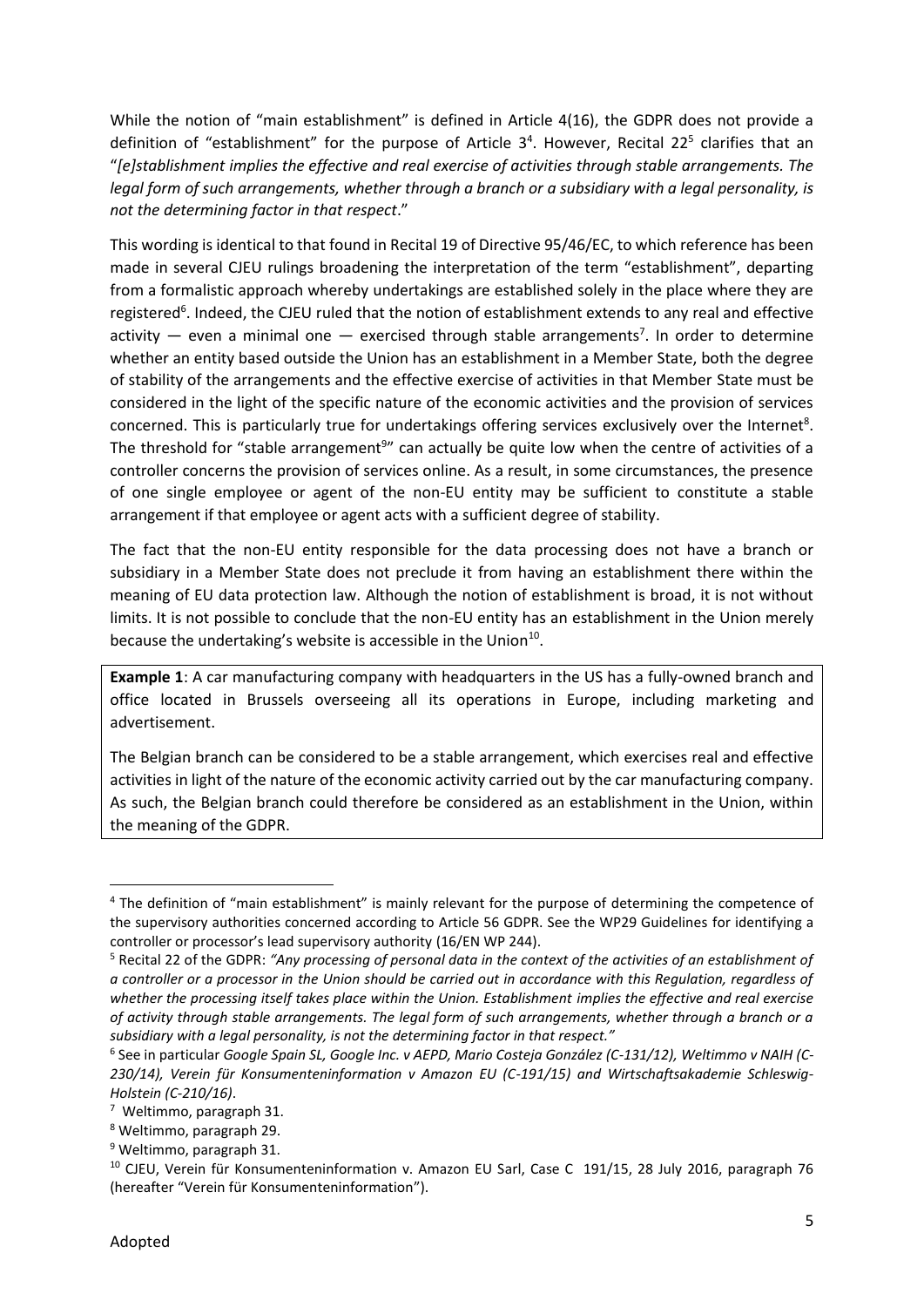Once it is concluded that a controller or processor is established in the EU, an *in concreto* analysis should then follow to determine whether the processing is carried out in the context of the activities of this establishment, in order to determine whether Article 3(1) applies. If a controller or processor established outside the Union exercises "a real and effective activity - even a minimal one" - through "stable arrangements", regardless of its legal form (e.g. subsidiary, branch, office…), in the territory of a Member State, this controller or processor can be considered to have an establishment in that Member State<sup>11</sup>. It is therefore important to consider whether the processing of personal data takes place "in the context of the activities of" such an establishment as highlighted in Recital 22.

#### *b) Consideration 2: Processing of personal data carried out "in the context of the activities of" an establishment*

Article 3(1) confirms that it is not necessary that the processing in question is carried out "by" the relevant EU establishment itself; the controller or processor will be subject to obligations under the GDPR whenever the processing is carried out "in the context of the activities" of its relevant establishment. The EDPB recommends that determining whether an entity based in the EU is to be considered as an establishment of the controller or processor for the purposes of Article 3(1) is made on a case-by-case basis and based on an analysis *in concreto*. Each scenario must be assessed on its own merits, taking into account the specific facts of the case.

The EDPB considers that, for the purpose of Article 3(1), the meaning of "*processing in the context of the activities of an establishment of a controller or processor" is* to be understood in light of the relevant case law. On the one hand, with a view to fulfilling the objective of ensuring effective and complete protection, the meaning of "in the context of the activities of an establishment" cannot be interpreted restrictively<sup>12</sup>. On the other hand, the existence of an establishment within the meaning of the GDPR should not be interpreted too broadly to conclude that the existence of any presence in the EU with even the remotest links to the data processing activities of a non-EU entity will be sufficient to bring this processing within the scope of EU data protection law. Some commercial activity led by a non-EU entity within a Member State may indeed be so far removed from the processing of personal data by this entity that the existence of the commercial activity in the EU would not be sufficient to bring that data processing within the scope of EU data protection law<sup>13</sup>.

#### i) *Relationship between a data controller or processor outside the Union and a local establishment in the Union*

The activities of a local establishment in a Member state and the data processing activities of a data controller or processor established outside the EU may be inextricably linked, and thereby may trigger the applicability of EU law, even if that local establishment is not actually taking any role in the data processing itself<sup>14</sup>. If a case by case analysis on the facts shows that

<sup>&</sup>lt;sup>11</sup> See in particular para 29 of the Weltimmo judgment, which emphasizes a flexible definition of the concept of 'establishment' and clarifies that 'the degree of stability of the arrangements and the effective exercise of activities in that other Member State must be interpreted in the light of the specific nature of the economic activities and the provision of services concerned.'

<sup>12</sup> Weltimmo, paragraph 25 and Google Spain, paragraph 53.

<sup>&</sup>lt;sup>13</sup> WP 179 update - Update of Opinion 8/2010 on applicable law in light of the CJEU judgment in Google Spain, 16th December 2015

<sup>&</sup>lt;sup>14</sup> CJEU, Google Spain, Case C 131/12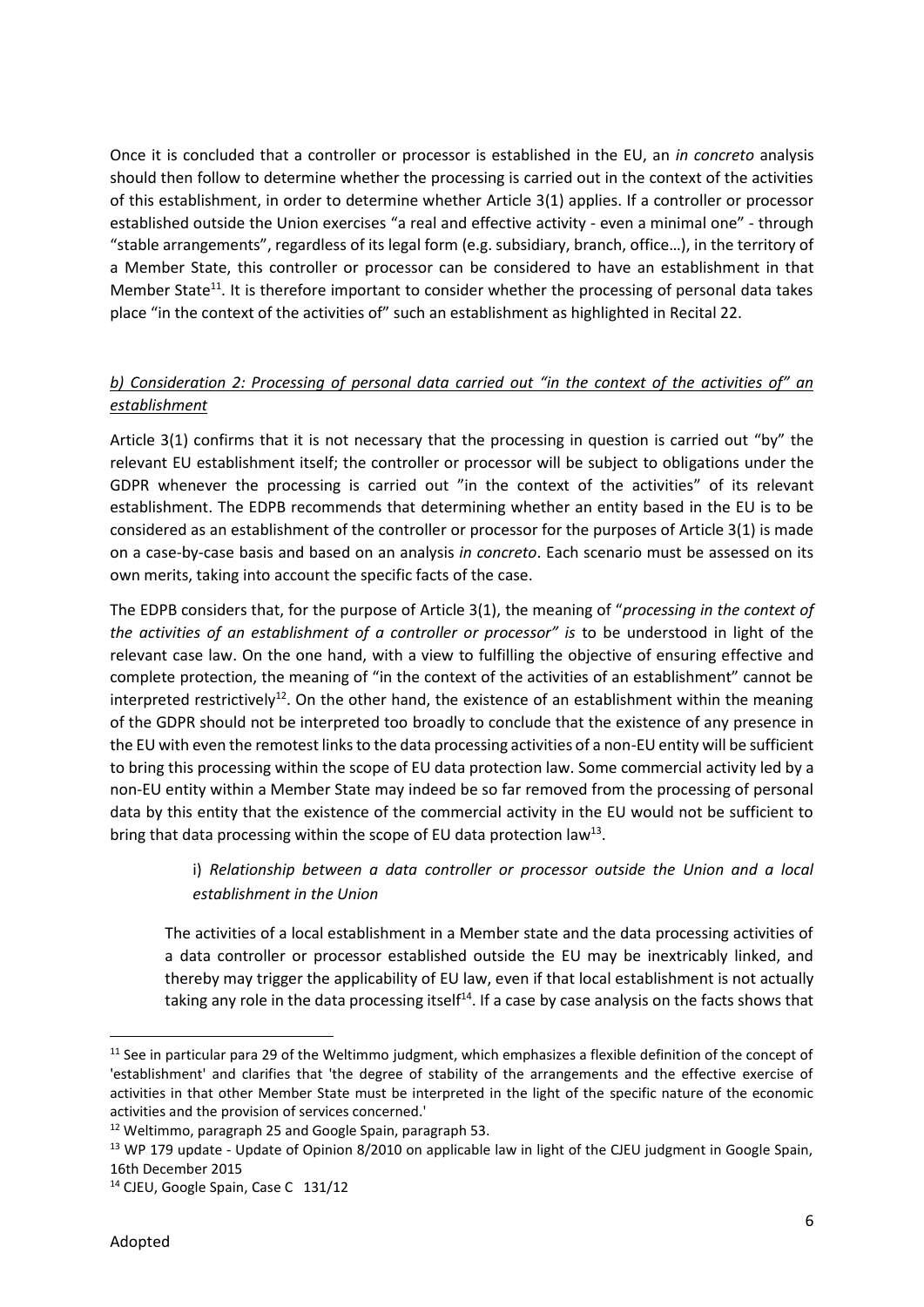there is an inextricable link between the activities of an EU establishment and the processing of data carried out by a non-EU controller, EU law will apply to that processing by the non-EU entity, whether or not the EU establishment plays a role in that processing of data<sup>15</sup>.

#### *ii) Revenue raising in the Union*

Revenue-raising in the EU by a local establishment, to the extent that such activities can be considered as "inextricably linked" to the processing of personal data taking place outside the EU and individuals in the EU, may be indicative of processing by a non-EU controller or processor being carried out "in the context of the activities of the EU establishment", and may be sufficient to result in the application of EU law to such processing<sup>16</sup>.

The EDPB recommends that non-EU organisations undertake an assessment of their processing activities, first by determining whether personal data are being processed, and secondly by identifying potential links between the activity for which the data is being processed and the activities of any presence of the organisation in the Union. If such a link is identified, the nature of this link will be key in determining whether the GDPR applies to the processing in question, and must be assessed against the elements listed above.

**Example 2:** An e-commerce website operated by a company based in China, whereas the data processing activities of which are exclusively carried out in China, has established a European office in Berlin in order to lead and implement commercial prospection and marketing campaigns towards EU markets.

In this case, it can be considered that the activities of the European office in Berlin are inextricably linked to the processing of personal data carried out by the Chinese e-commerce website, insofar as the commercial prospection and marketing campaign towards EU markets notably serve to make the service offered by the e-commerce website profitable. The processing of personal data by the Chinese company can therefore be considered as carried out in the context of the activities of the European office, as an establishment in the Union, and therefore be subject to the provisions of the GDPR as per its Article 3(1).

**Example 3:** A hotel and resort chain in South Africa offers package deals through its website, available in English, German, French and Spanish. The company does not have any office, representation or stable arrangement in the EU.

In this case, in the absence of any representation or stable arrangement of the hotel and resort chain within the territory of the Union, it appears that no entity linked to this data controller in South Africa can qualify as an establishment in the EU within the meaning of the GDPR. Therefore the processing at stake cannot be subject to the provisions of the GDPR, as per Article 3(1).

<sup>&</sup>lt;sup>15</sup> WP 179 update - Update of Opinion 8/2010 on applicable law in light of the CJEU judgment in Google Spain, 16th December 2015

<sup>&</sup>lt;sup>16</sup> This may potentially be the case, for example, for any foreign operator with a sales office or some other presence in the EU, even if that office has no role in the actual data processing, in particular where the processing takes place in the context of the sales activity in the EU and the activities of the establishment are aimed at the inhabitants of the Member States in which the establishment is located (WP179 update).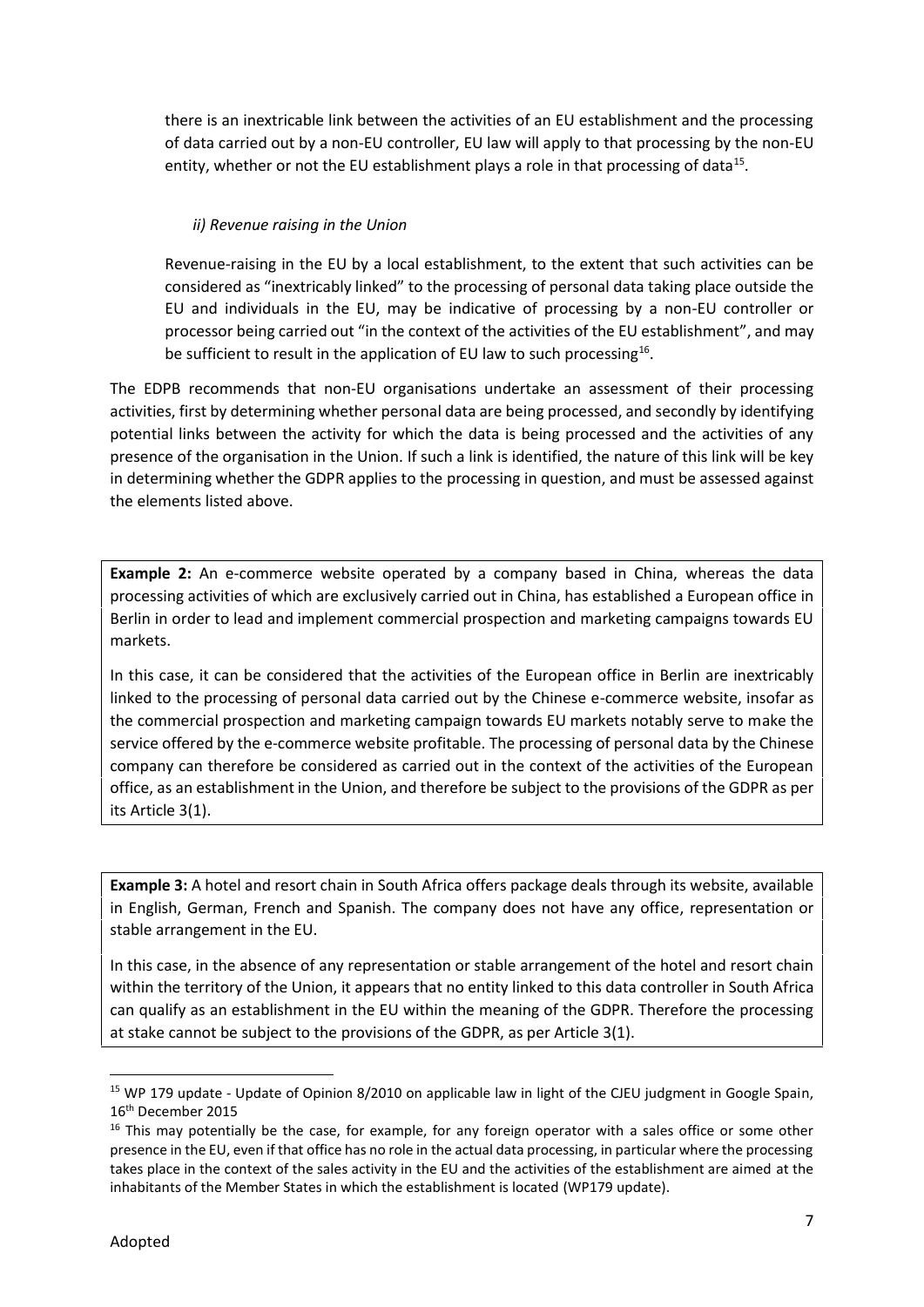However, it must be analysed *in concreto* whether the processing carried out by this data controller established outside the EU can be subject to the GDPR, as per Article 3(2).

#### *c) Consideration 3: application of the GDPR to the establishment of a controller or a processor in the Union, regardless of whether the processing takes place in the Union or not*

As per Article 3(1), the processing of personal data in the context of the activities of an establishment of a controller or a processor in the Union triggers the application of the GDPR and the related obligations for the data controller or processor concerned.

The text of the GDPR specifies that the Regulation applies to processing in the context of the activities of an establishment in the EU "*regardless of whether the processing takes place in the Union or not*". It is the presence, through an establishment, of a data controller or processor in the EU and the fact that a processing takes place in the context of the activities of this establishment that trigger the application of the GDPR to its processing activities. The place of processing is therefore not relevant in determining whether or not the processing, carried out in the context of the activities of an EU establishment, falls within the scope of the GDPR.

**Example 4:** A French company has developed a car-sharing application exclusively addressed to customers in Morocco, Algeria and Tunisia. The service is only available in those three countries but all personal data processing activities are carried out by the data controller in France.

While the collection of personal data takes place in non-EU countries, the subsequent processing of personal data in this case is carried out in the context of the activities of an establishment of a data controller in the Union. Therefore, even though processing relates to personal data of data subjects who are not in the Union, the provisions of the GDPR will apply to the processing carried out by the French company, as per Article 3(1).

**Example 5:** A pharmaceutical company with headquarters in Stockholm has located all its personal data processing activities with regards to its clinical trial data in its branch based in Singapore. According to the company structure, the branch is not a legally distinct entity and the Stockholm headquarter determines the purpose and means of the data processing carried out on its behalf by its branch based in Singapore.

In this case, while the processing activities are taking place in Singapore, that processing is carried out in the context of the activities of the pharmaceutical company in Stockholm i.e. of a data controller established in the Union. The provisions of the GDPR therefore apply to such processing, as per Article 3(1).

In determining the territorial scope of the GDPR, geographical location will be important under Article 3(1) with regard to the place of establishment of:

- the controller or processor itself (is it established inside or outside the Union?);
- any business presence of a non-EU controller or processor (does it have an establishment in the Union?)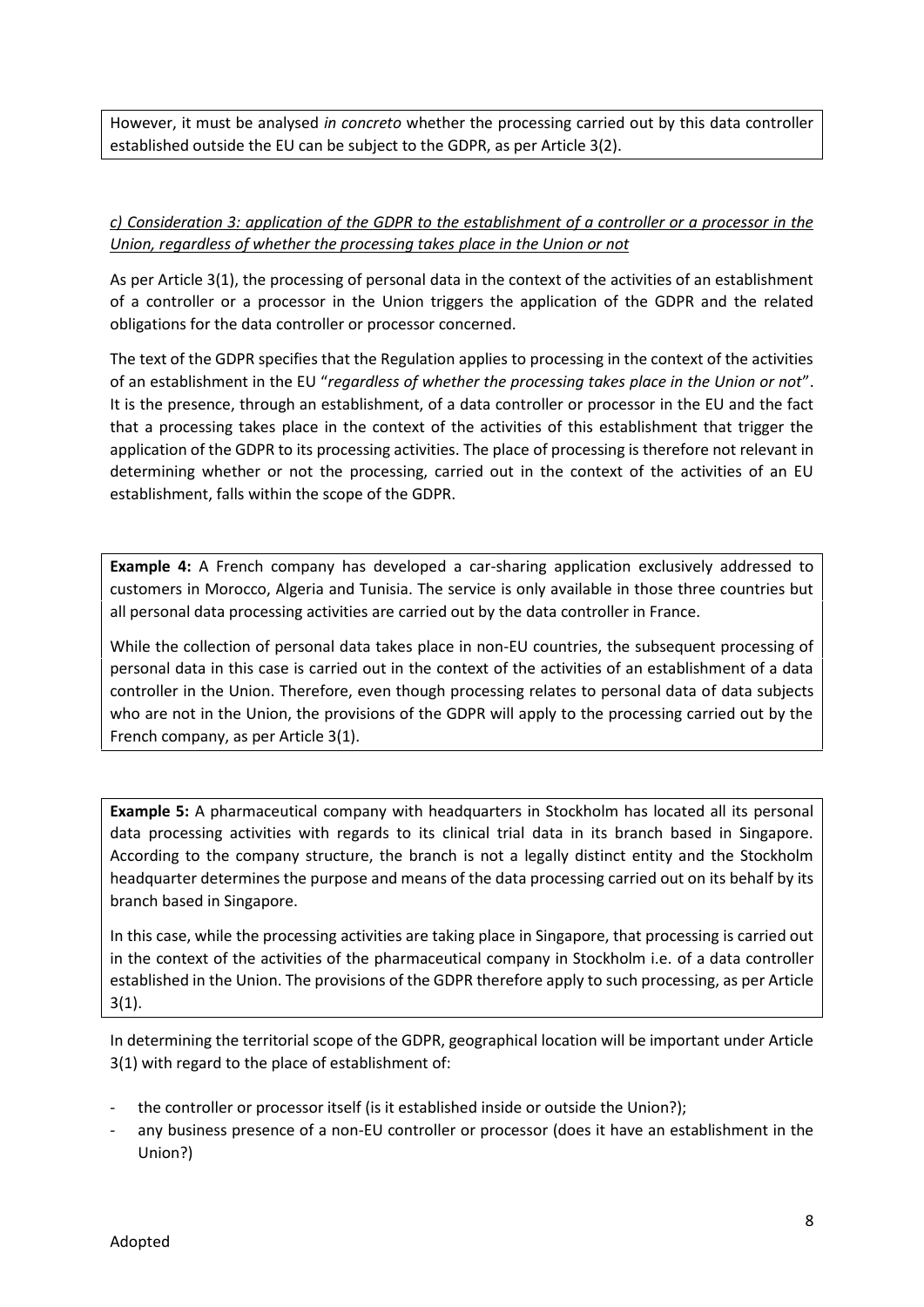However, geographical location is not important for the purposes of Article 3(1) with regard to the place in which processing is carried out, or with regard to the location of the data subjects in question.

The text of Article 3(1) does not restrict the application of the GDPR to the processing of personal data of individuals who are in the Union. The EDPB therefore considers that any personal data processing in the context of the activities of an establishment of a controller or processor in the Union would fall under the scope of the GDPR, regardless of the location or the nationality of the data subject whose personal data are being processed. This approach is supported by Recital 14 of the GDPR which states that "*[t]he protection afforded by this Regulation should apply to natural persons, whatever their nationality or place of residence, in relation to the processing of their personal data."*

#### *d) Application of the establishment criterion to controller and processor*

As far as processing activities falling under the scope of Article 3(1) are concerned, the EDPB considers that such provisions apply to controllers and processors whose processing activities are carried out in the context of the activities of their establishment in the EU. While acknowledging that the requirements for establishing the relationship between a controller and a processor $17$  does not vary depending on the geographical location of the establishment of a controller or processor, the EDPB takes the view that when it comes to the identification of the different obligations triggered by the applicability of the GDPR, the processing by each entity must be considered separately.

The GDPR envisages different and dedicated provisions or obligations applying to data controllers and processors, and as such, should a data controller or processor be subject to the GDPR as per Article 3(1), the related obligations would apply to them respectively and separately. In this context, the EDPB notably deems that a processor in the EU should not be considered to be an establishment of a data controller within the meaning of Article 3(1) merely by virtue of its status as processor. The existence of a relationship between a controller and a processor does not necessarily trigger the application of the GDPR to both, should one of these two entities not be established in the Union.

An organisation processing personal data on behalf of, and on instructions from, another organisation (the client company) will be acting as processor for the client company (the controller). Where a processor is established in the Union, it will be required to comply with the obligations imposed on processors by the GDPR (the 'GDPR processor obligations'). If the controller instructing the processor is also located in the Union, that controller will be required to comply with the obligations imposed on controllers by the GDPR (the 'GDPR controller obligations').

#### *i) Processing by a controller in the EU using a processor not subject to the GDPR*

Where a controller subject to GDPR chooses to use a processor located outside the Union and not subject to the GDPR, it will be necessary for the controller to ensure by contract or other legal act that the processor processes the data in accordance with the GDPR. Article 28(3) provides that the processing by a processor shall be governed by a contract or other legal act. The controller will therefore need to ensure that it puts in place a contract with the processor addressing all the requirements set out in Article 28(3). In addition, it is likely that, in order to ensure that it has complied

<sup>&</sup>lt;sup>17</sup> In accordance with Article 28, the EDPB recalls that processing activities by a processor on behalf of a controller shall be governed by a contract or other legal act under Union or Member State law, that is binding on the processor with regard to the controller, and that controllers shall only use processors providing sufficient guarantees to implement appropriate measures in such manner that processing will meet the requirement of the GDPR and ensure the protection of data subjects' rights.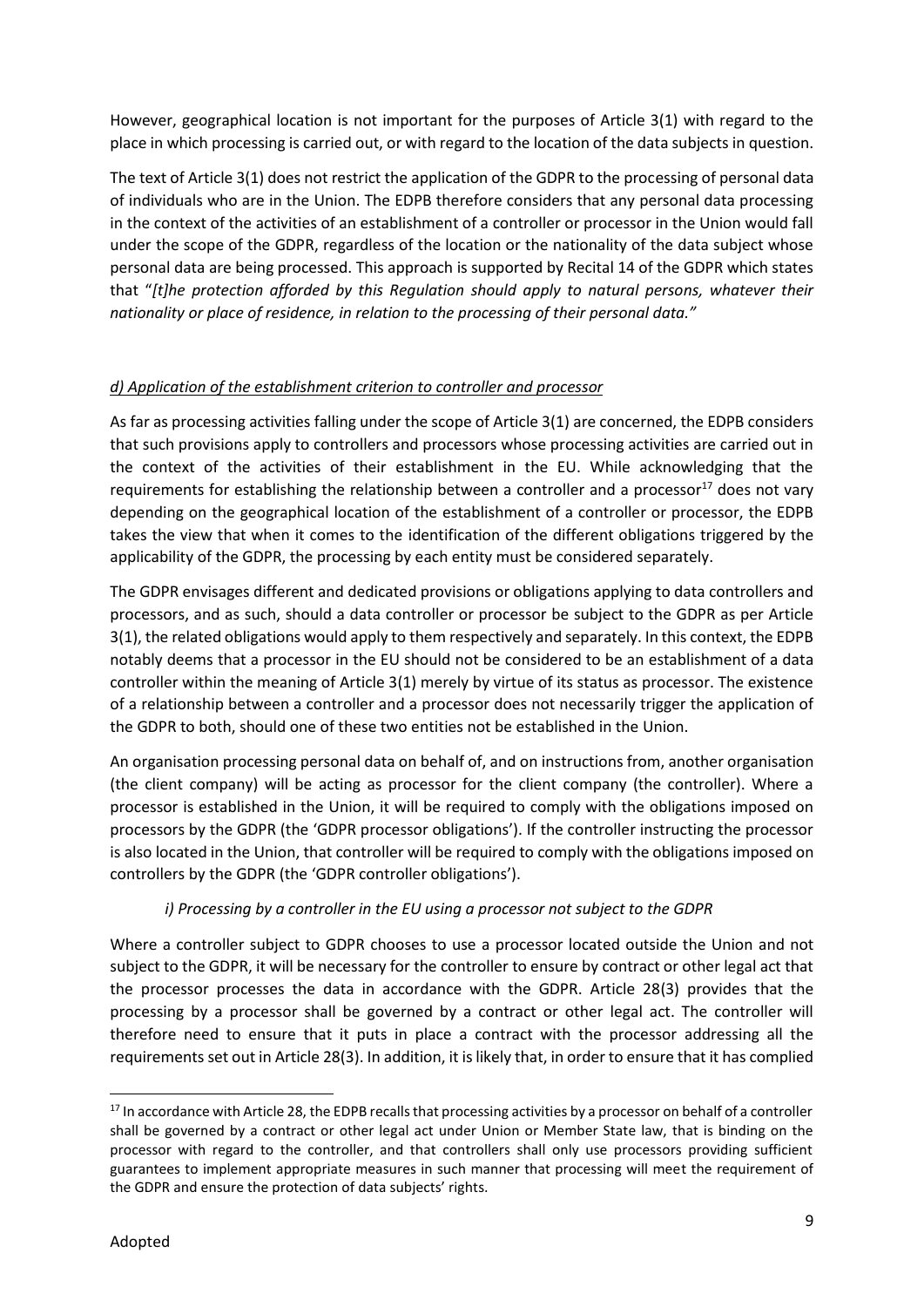with its obligations under Article  $28(1)$  – to use only a processor providing sufficient guarantees to implement measures in such a manner that processing will meet the requirements of the Regulation and protect the rights of data subjects – the controller may need to consider imposing, by contract, the obligations placed by the GDPR on processors subject to it. That is to say, the controller would have ensure that the processor not subject to the GDPR complies will the obligations, governed by a contract or other legal act under Union or Member State law, referred to Article 28(3).

The processor not subject to the GDPR will therefore become indirectly subject to some obligations imposed by controllers subject to the GDPR by virtue of contractual arrangements under Article 28. Moreover, provisions of Chapter V of the GDPR may apply.

**Example 6:** A Finnish research institute conducts research regarding the Sami people. The institute launches a project that only concerns Sami people in Russia. For this project the institute uses a processor based in Canada.

While the GDPR would not formally apply directly to the Canadian processor, the Finnish controller has a duty to only use processors that provide sufficient guarantees to implement appropriate measures in such manner that processing will meet the requirement of the GDPR and ensure the protection of data subjects' rights. The Finnish controller needs to enter into a data processing agreement with the Canadian processor, and the processor's duties will be stipulated in that legal act.

#### ii) *Processing in the context of the activities of an establishment of a processor in the Union*

Whilst case law provides us with a clear understanding of the effect of processing being carried out in the context of the activities of an EU establishment of the controller, the effect of processing being carried out in the context of the activities of an EU establishment of a processor is less clear.

The EDPB emphasises that it is important to consider the establishment of the controller and processor separately.

The first question is whether the controller itself has an establishment in the Union, and is processing in the context of the activities of that establishment. Assuming the controller is not considered to be processing in the context of its own establishment in the Union, that controller will not be subject to GDPR controller obligations by virtue of Article 3(1) (although it may still be caught by Article 3(2)). Unless other factors are at play, the processor's EU establishment will not be considered to be an establishment in respect of the controller.

The separate question then arises of whether the processor is processing in the context of an establishment in the Union. If so, the processor will be subject to GDPR processor obligations. However, this does not cause the non-EU controller to become subject to the GDPR controller obligations. That is to say, a "non-EU" controller (as described above) will not become subject to the GDPR simply because it chooses to use a processor in the Union.

By instructing a processor in the Union, the controller not subject to GDPR is not carrying out processing "in the context of the activities of the processor in the Union". The processing is carried out in the context of the controller's own activities; the processor is merely providing a processing service<sup>18</sup>

<sup>&</sup>lt;sup>18</sup> The offering of a processing service in this context cannot be considered either as an offer of a service to data subjects in the Union.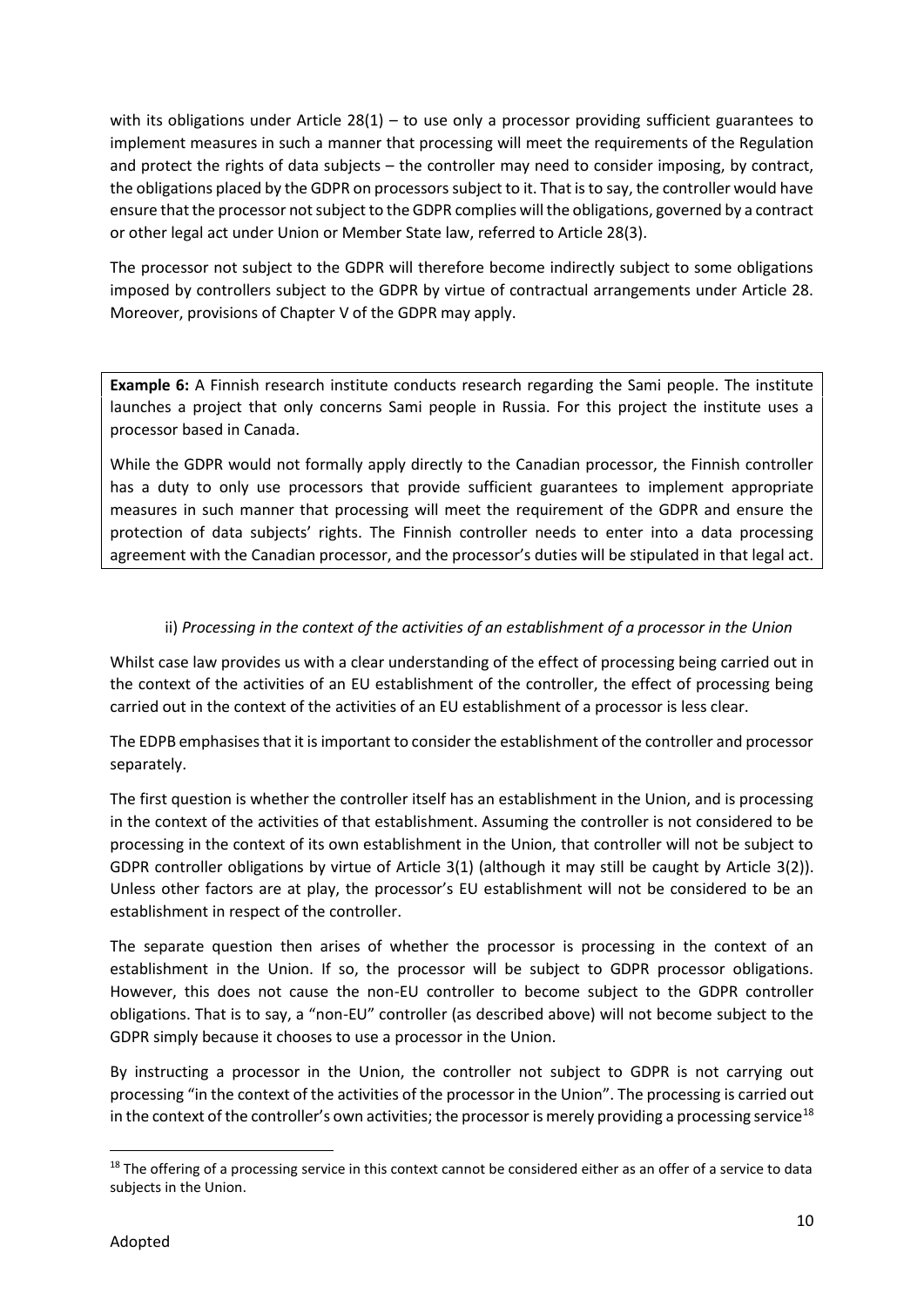which is not "inextricably linked" to the activities of the controller. As stated above, in the case of a data processor established in the Union and carrying out processing on behalf of a data controller established outside the Union and not subject to the GDPR as per Article 3(2), the EDPB considers that the processing activities of the data controller would not be deemed as falling under the territorial scope of the GDPR merely because it is processed on its behalf by a processor established in the Union. However, even though the data controller is not established in the Union and is not subject to the provisions of the GDPR as per Article 3(2), the data processor, as it is established in the Union, will be subject to the relevant provisions of the GDPR as per Article 3(1).

**Example 7:** A processor established in Spain has entered in a contract with a Mexican retail company, the data controller, for the processing of its clients' personal data. The Mexican company offers and directs its services exclusively to the Mexican market and its processing concerns exclusively data subjects located outside the Union.

In this case, the Mexican retail company does not target persons on the territory of the Union through the offering of goods or services, nor it does monitor the behaviour of person on the territory of the Union. The processing by the data controller, established outside the Union, is therefore not subject to the GDPR as per Article 3(2).

While the provisions of the GDPR does not apply to the data controller, the data processor, as a processor established in Spain, will be required to comply with the processor obligations imposed by the regulation for any processing carried out in the context of its activities.

When it comes to a data processor carrying out processing on behalf of a data controller established outside the Union and which does not fall under the territorial scope of the GDPR as per Article 3(2), the processor will be subject to the following relevant GDPR provisions directly applicable to data processors:

- The obligations imposed on processors under Article 28 (2), (3), (4), (5) and (6), on the duty to enter into a data processing agreement, with the exception of those relating to the assistance to the data controller in complying with its (the controller's) own obligations under the GDPR.
- The processor and any person acting under the authority of the controller or of the processor, who has access to personal data, shall not process those data except on instructions from the controller, unless required to do so by Union or Member State law, as per Article 29 and Article 32(4).
- Where applicable, the processor shall maintain a record of all categories of processing carried out on behalf of a controller, as per Article 30(2).
- Where applicable, the processor shall, upon request, cooperate with the supervisory authority in the performance of its tasks, as per Article 31.
- The processor shall implement technical and organisational measures to ensure a level of security appropriate to the risk, as per Article 32.
- The processor shall notify the controller without undue delay after becoming aware of a personal data breach, as per Article 33.
- Where applicable, the processor shall designate a data protection officer as per Articles 37 and 38.
- The provisions on transfers of personal data to third countries or international organisations, as per Chapter V.

In addition, since such processing would be carried out in the context of the activities of an establishment of a processor in the Union, the EDPB recalls that the processor will have to ensure its processing remains lawful with regards to other obligations under EU or national law. Article 28(3) also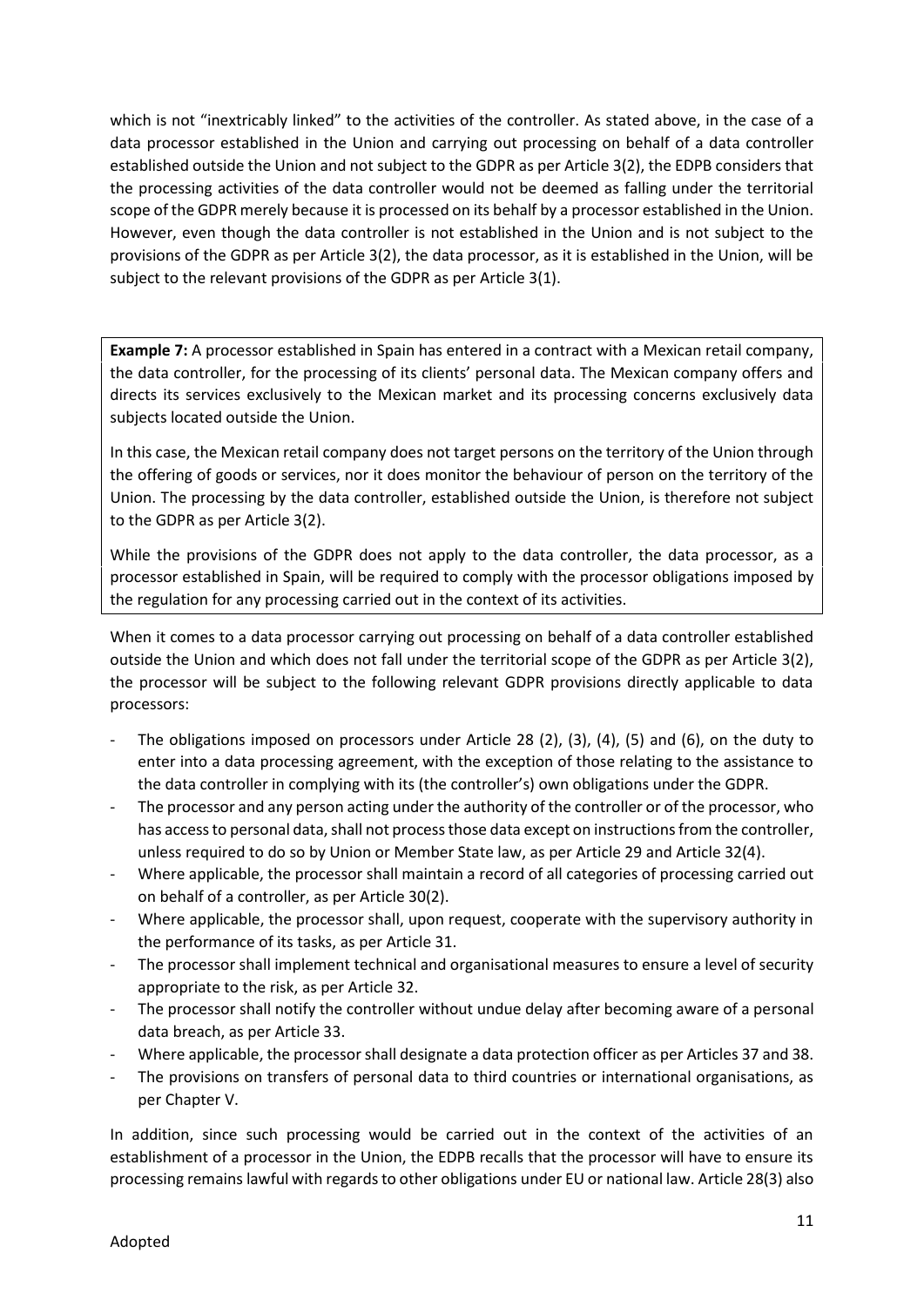specifies that "*the processor shall immediately inform the controller if, in its opinion, an instruction infringes this Regulation or other Union or Member State data protection provisions.*"

In line with the positions taken previously by the Article 29 Working Party, the EDPB takes the view that the Union territory cannot be used as a "data haven", for instance when a processing activity entails inadmissible ethical issues<sup>19</sup>, and that certain legal obligations beyond the application of EU data protection law, in particular European and national rules with regard to public order, will in any case have to be respected by any data processor established in the Union, regardless of the location of the data controller. This consideration also takes into account the fact that by implementing EU law, provisions resulting from the GDPR and related national laws, are subject to the Charter of Fundamental Rights of the Union. However, this does not impose additional obligations on controllers outside the Union not falling under the territorial scope of the GDPR as per Article 3(2).

## 2 APPLICATION OF THE TARGETING CRITERION – ART 3(2)

The absence of an establishment in the Union does not necessarily mean that a data controller or processor established in a third country would be excluded from the scope of the GDPR, since Article 3(2) sets out the circumstances in which the GDPR applies to a controller or processor not established in the Union, depending on their processing activities.

In this context, the EDPB confirms that in the absence of an establishment in the Union, a controller or processor cannot benefit from the one-stop shop mechanism provided for in Article 56 of the GDPR. Indeed, the GDPR's cooperation and consistency mechanism only applies to controllers and processors with an establishment, or establishments, within the European Union<sup>20</sup>.

While the present guidelines aims at clarifying the territorial scope of the GDPR, the EDPB also wish to stress that controllers and processors will also need to take into account other applicable texts, such as for instance EU or Member States' sectorial legislation and national laws. Several provisions of the GDPR indeed allow Member States to introduce additional conditions and to define a specific data protection framework at national level in certain areas or in relation to specific processing situations. Controllers and processors must therefore ensure that they are aware of, and comply with, these additional conditions and frameworks which may vary from one Member State to the other. Such variations in the data protection provisions applicable in each Member State are particularly notable in relation to the provisions of Article 8 ( providing that the age at which children may give valid consent in relation to the processing of their data by information society services may vary between 13 and 16), of Article 9 (in relation to the processing of special categories of data), Article 23 (restrictions) or concerning the provisions contained in Chapter IX of the GDPR (freedom of expression and information; public access to official documents; national identification number; employment context; processing for archiving purposes in the public interest, scientific or historical research purposes or statistical purposes; secrecy; churches and religious associations).

Article 3(2) of the GDPR provides that *"this Regulation applies to the processing of personal data of data subjects who are in the Union by a controller or processor not established in the Union, where the processing activities are related to: (a) the offering of goods or services, irrespective of whether a payment of the data subject is required, to such data subjects in the Union; or (b) the monitoring of their behaviour as far as their behaviour takes place within the Union."*

<sup>&</sup>lt;sup>19</sup> WP169 - Opinion 1/2010 on the concepts of "controller" and "processor", adopted on  $16$ <sup>th</sup> February 2010

<sup>&</sup>lt;sup>20</sup> WP244, 13th December 2016, Guidelines for identifying a controller or processor's lead supervisory authority.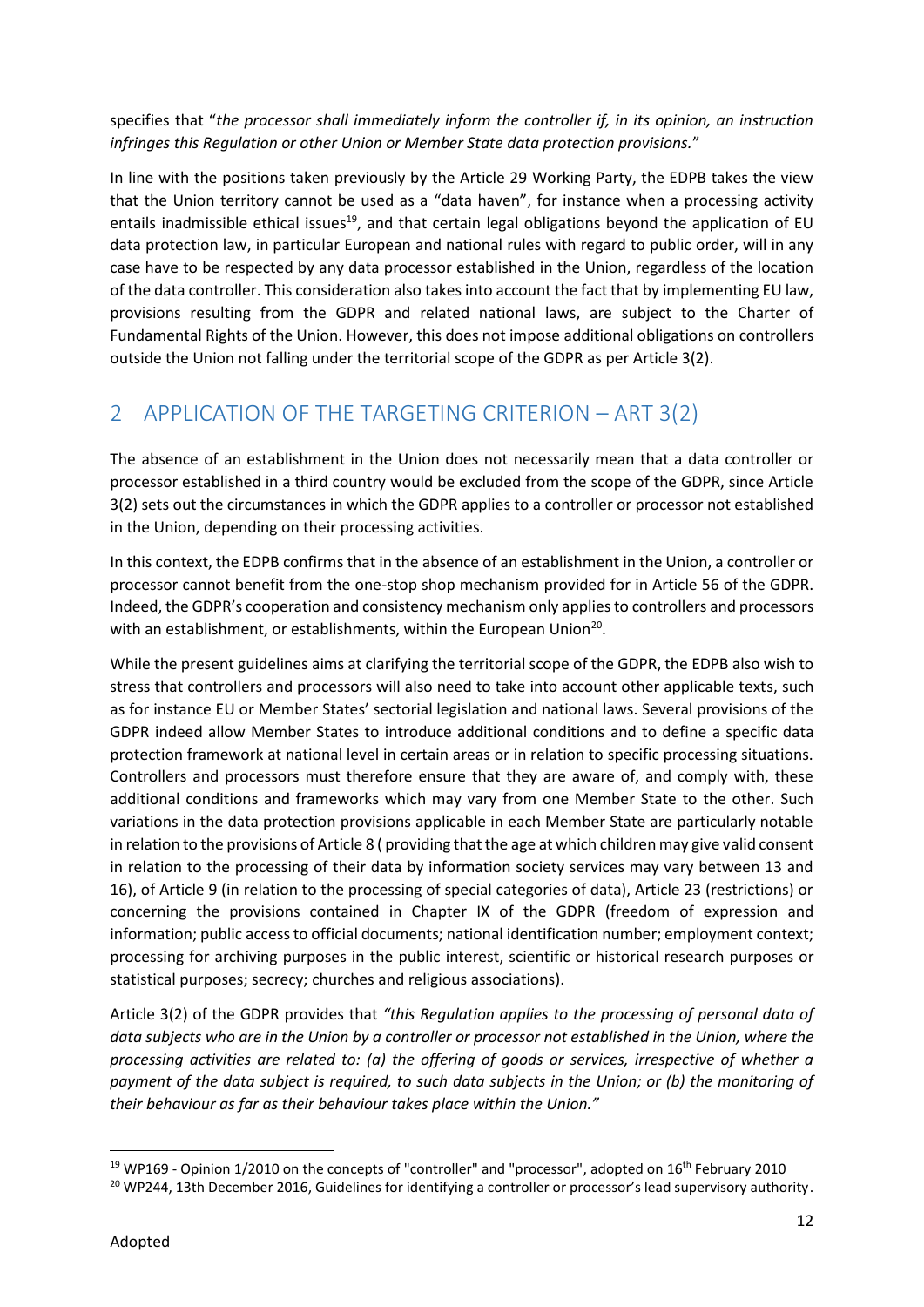The application of the "targeting criterion" towards data subjects who are in the Union, as per Article 3(2), can be triggered by two distinct and alternative types of activities carried out by a controller or processor not established in the Union. In addition to being applicable only to a controller or processor not established in the Union, the targeting criteria largely focus on what the "processing activities" are "related to", which is to be considered on a case-by-case basis.

In assessing the conditions for the application of the criteria, the EDPB therefore recommends a twofold approach, in order to determine first that the processing relates to personal data of data subjects who are in the Union, and second whether it relates to the offering of goods or services or to the monitoring of data subjects' behaviour in the Union.

#### *a) Consideration 1: Data subjects in the Union*

The wording of Article 3(2) refers to "*personal data of data subjects who are in the Union*". The application of the targeting criteria is therefore not limited by the citizenship, residence or other type of legal status of the data subject whose personal data are being processed. Recital 14 confirms this interpretation and states that *"[t]he protection afforded by this Regulation should apply to natural persons, whatever their nationality or place of residence, in relation to the processing of their personal data".*

This provision of the GDPR reflects EU primary law which also lays down a broad scope for the protection of personal data, not limited to EU citizens, with Article 8 of the Charter of Fundamental Rights providing that the right to the protection of personal data is not limited but is for "everyone"<sup>21</sup>.

While the location of the data subject in the territory of the Union is a determining factor for the application of the targeting criterion as per Article 3(2), the EDPB considers that the nationality or legal status of a data subject who is in the Union cannot limit or restrict the territorial scope of the Regulation.

The requirement that the data subject be located in the Union must be assessed at the moment when the relevant trigger activity takes place, i.e. at the moment of offering of goods or services or the moment when the behaviour is being monitored, regardless of the duration of the offer made or monitoring undertaken.

**Example 8:** A start-up established in the USA, without any business presence or establishment in the EU, provides a city-mapping application for tourists. The application processes personal data concerning the location of customers using the app (the data subjects) once they start using the application in the city they visit, in order to offer targeted advertisement for places to visits, restaurant, bars and hotels. The application is available for tourists while they visit New York, San Francisco, Toronto, London, Paris and Rome.

The US start-up, via its city mapping application, is offering services to individuals in the Union (specifically in London, Paris and Rome). The processing of the EU-located data subjects' personal data in connection with the offering of the service falls within the scope of the GDPR as per Article 3(2).

<sup>&</sup>lt;sup>21</sup> Charter of Fundamental Right of the European Union, Article 8(1), « Everyone has the right to the protection of personal data concerning him or her".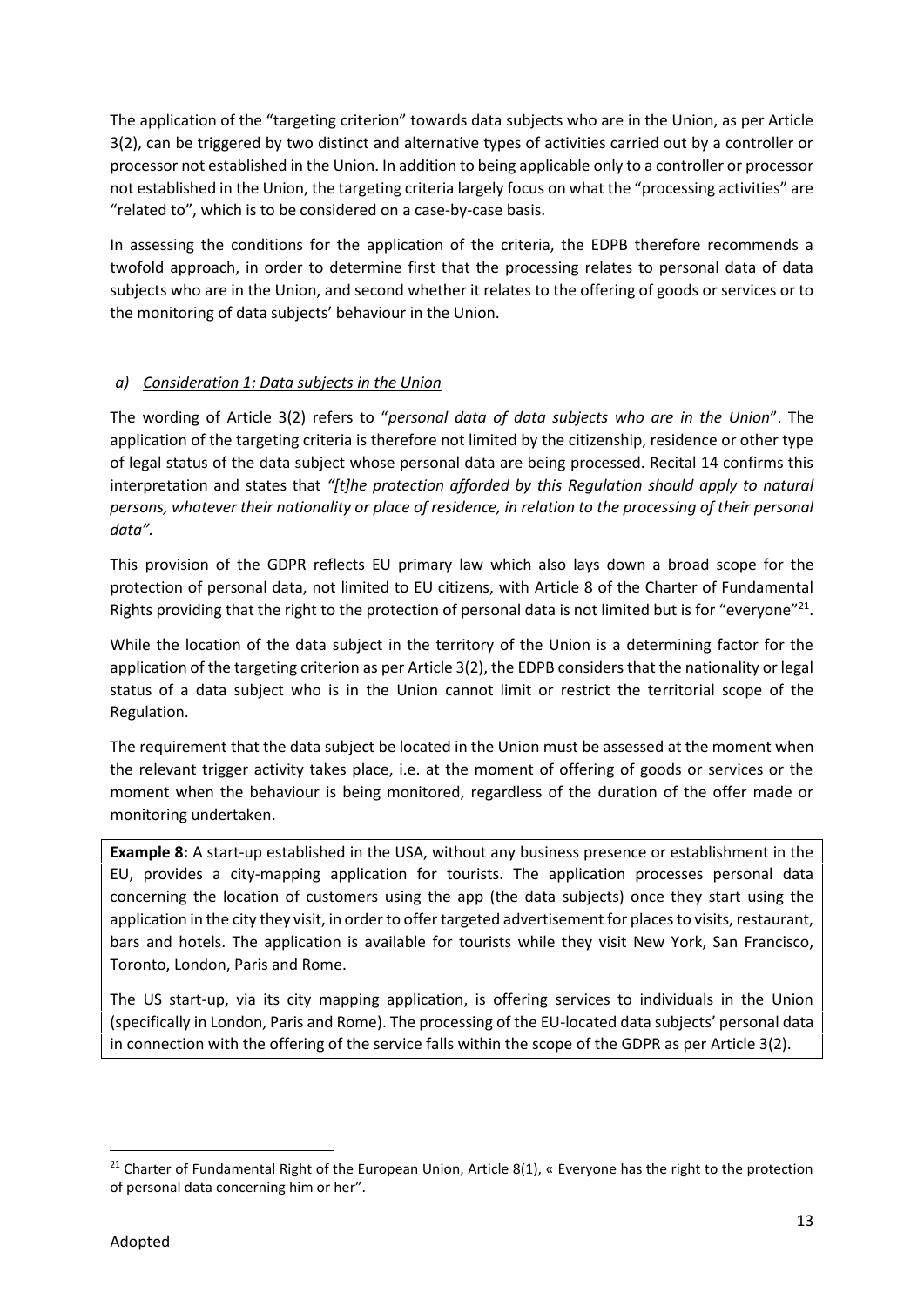The EDPB also wishes to underline that the fact of processing personal data of an individual in the Union alone is not sufficient to trigger the application of the GDPR to processing activities of a controller or processor not established in the Union. The element of "targeting" individuals in the EU, either by offering goods or services to them or by monitoring their behaviour (as further clarified below), must always be present in addition.

**Example 9:** A U.S. citizen is travelling through Europe during his holidays. While in Europe, he downloads and uses a news app that is offered by a U.S. company. The app is exclusively directed at the U.S. market. The collection of the U.S. tourist's personal data via the app by the U.S. company is not subject to the GDPR.

Moreover, it should be noted that the processing of personal data of EU citizens or residents that takes place in a third country does not trigger the application of the GDPR, as long as the processing is not related to a specific offer directed at individuals in the EU or to a monitoring of their behaviour in the Union.

**Example 10:** A bank in Taiwan has customers that are residing in Taiwan but hold German citizenship. The bank is active only in Taiwan; its activities are not directed at the EU market. The bank's processing of the personal data of its German customers is not subject to the GDPR.

**Example 11**: The Canadian immigration authority processes personal data of EU citizens when entering the Canadian territory for the purpose of examining their visa application. This processing is not subject to the GDPR.

#### *b) Consideration 2a: offering of goods or services, irrespective of whether a payment of the data subject is required, to data subjects in the Union*

The first activity triggering the application of Article 3(2) is the "offering of goods or services", a concept which has been further addressed by EU law and case law, which should be taken into account when applying the targeting criterion. The offering of services also includes the offering of information society services, defined in point (b) of Article 1(1) of Directive (EU) 2015/1535 as "*any Information Society service, that is to say, any service normally provided for remuneration, at a distance, by electronic means and at the individual request of a recipient of services*".

Article 3(2)(a) specifies that the targeting criterion concerning the offering of goods or services applies irrespective of whether a payment by the data subject is required. Whether the activity of a controller or processor not established in the Union is to be considered as an offer of a good or a service is not therefore dependent whether payment is made in exchange for the goods or services provided<sup>22</sup>.

Another key element to be assessed in determining whether the Article 3(2)(a) targeting criterion can be met is whether the offer of goods or services is directed at a person in the Union, or in other words,

<sup>&</sup>lt;sup>22</sup> See, in particular, CJEU, C-352/85, Bond van Adverteerders and Others vs. The Netherlands State, 26 April 1988, par. 16), and CJEU, C-109/92, Wirth [1993] Racc. I-6447, par. 15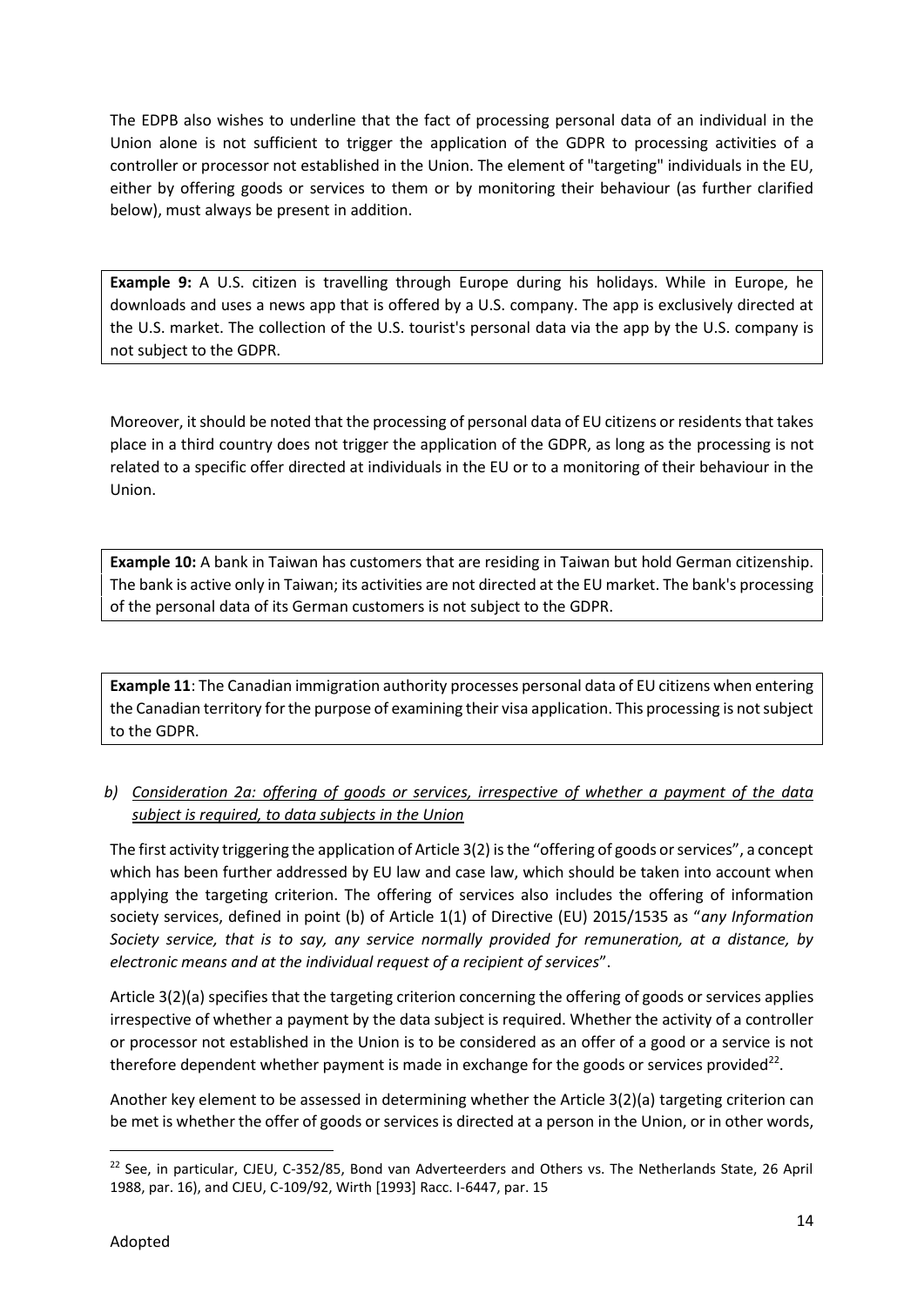whether the conduct on the part of the controller or processor demonstrates its intention to offer goods or a services to a data subject located in the Union. Recital 23 of the GDPR indeed clarifies that "*in order to determine whether such a controller or processor is offering goods or services to data subjects who are in the Union, it should be ascertained whether it is apparent that the controller or processor envisages offering services to data subjects in one or more Member States in the Union.*"

The recital further specifies that "*whereas the mere accessibility of the controller's, processor's or an intermediary's website in the Union, of an email address or of other contact details, or the use of a language generally used in the third country where the controller is established, is insufficient to ascertain such intention, factors such as the use of a language or a currency generally used in one or more Member States with the possibility of ordering goods and services in that other language, or the mentioning of customers or users who are in the Union, may make it apparent that the controller envisages offering goods or services to data subjects in the Union."*

Processing activities which are "related" to the activity which triggered application of Article 3(2) also fall within the territorial scope of the GDPR. The EDPB considers that there needs to be a connection between the processing activity and the offering of good or service, but both direct and indirect connections are relevant and to be taken into account.

The elements listed in Recital 23 echo and are in line with the CJEU case law based on Regulation 44/2001 on jurisdiction and the recognition and enforcement of judgments in civil and commercial matters, and in particular its Article 15(1)(c). In *Pammer v Reederei Karl Schlüter GmbH & Co and Hotel Alpenhof v Heller* (Joined cases C-585/08 and C-144/09), the Court was asked to clarify what it means to "direct activity" within the meaning of Article 15(1)(c) of Regulation 44/2001 (*Brussels I*). The Court held that, in order to determine whether a trader can be considered to be "directing" its activity to the Member State of the consumer's domicile, within the meaning of Article 15(1)(c) of Brussels I, the trader must have manifested its intention to establish commercial relations with such consumers. In this context, the Court considered evidence able to demonstrate that the trader was envisaging doing business with consumers domiciled in a Member State.

While the notion of "directing an activity" differs from the "offering of goods or services", the EDPB deems this case law in in *Pammer v Reederei Karl Schlüter GmbH & Co and Hotel Alpenhof v Heller (Joined cases C-585/08 and C-144/09)*<sup>23</sup> might be of assistance when considering whether goods or services are offered to a data subject in the Union. When taking into account the specific facts of the case, the following factors could therefore *inter alia* be taken into consideration, possibly in combination with one another:

- The EU or at least one Member State is designated by name with reference to the good or service offered;
- The data controller or processor pays a search engine operator for an internet referencing service in order to facilitate access to its site by consumers in the Union; or the controller or processor has launched marketing and advertisement campaigns directed at an EU country audience
- The international nature of the activity at issue, such as certain tourist activities;
- The mention of dedicated addresses or phone numbers to be reached from an EU country;

<sup>&</sup>lt;sup>23</sup> It is all the more relevant that, under Article 6 of Regulation (EC) No 593/2008 of the European Parliament and of the Council of 17 June 2008 on the law applicable to contractual obligations (Rome I), in absence of choice of law, this criterion of "directing activity" to the country of the consumer's habitual residence is taken into account to designate the law of the consumer's habitual residence as the law applicable to the contract.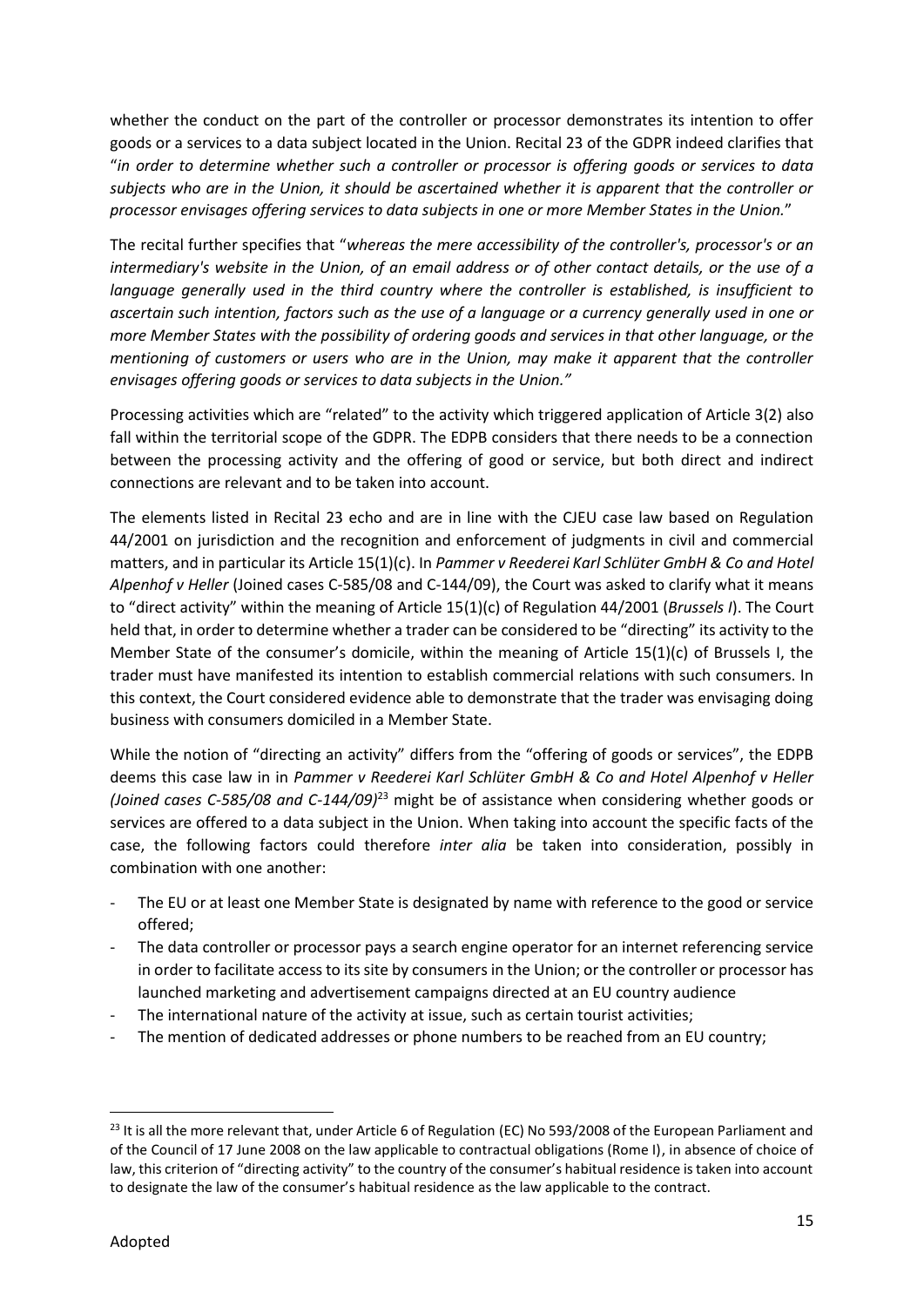- The use of a top-level domain name other than that of the third country in which the controller or processor is established, for example ".de", or the use of neutral top-level domain names such as ".eu";
- The description of travel instructions from one or more other EU Member States to the place where the service is provided;
- The mention of an international clientele composed of customers domiciled in various EU Member States, in particular by presentation of accounts written by such customers;
- The use of a language or a currency other than that generally used in the trader's country, especially a language or currency of one or more EU Member states;
- The data controller offers the delivery of goods in EU Member States.

As already mentioned, several of the elements listed above, if taken alone may not amount to a clear indication of the intention of a data controller to offer goods or services to data subjects in the Union, however, they should each be taken into account in any *in concreto* analysis in order to determine whether the combination of factors relating to the data controller's commercial activities can together be considered as an offer of goods or services directed at data subjects in the Union.

It is however important to recall that Recital 23 confirms that the mere accessibility of the controller's, processor's or an intermediary's website in the Union, the mention on the website of its e-mail or geographical address, or of its telephone number without an international code, does not, of itself, provide sufficient evidence to demonstrate the controller or processor's intention to offer goods or a services to a data subject located in the Union.

**Example 12:** A website, based and managed in Turkey, offers services for the creation, edition, printing and shipping of personalised family photo albums. The website is available in English, French, Dutch and German and payments can be made in Euros or Sterling. The website indicates that photo albums can only be delivered by post mail in the UK, France, Benelux countries and Germany.

In this case, it is clear that the creation, editing and printing of personalised family photo albums constitute a service within the meaning of EU law. The fact that the website is available in four languages of the EU and that photo albums can be delivered by post in six EU Member States demonstrates that there is an intention on the part of the Turkish website to offer its services to individuals in the Union.

As a consequence, it is clear that the processing carried out by the Turkish website, as a data controller, relates to the offering of a service to data subjects in the Union and is therefore subject to the obligations and provisions of the GDPR, as per its Article 3(2)(a).

In accordance with Article 27, the data controller will have to designate a representative in the Union.

**Example 13:** A private company based in Monaco processes personal data of its employees for the purposes of salary payment. A large number of the company's employees are French and Italian residents.

In this case, while the processing carried out by the company relates to data subjects in France and Italy, it does not takes place in the context of an offer of goods or services. Indeed human resources management, including salary payment by a third-country company cannot be considered as an offer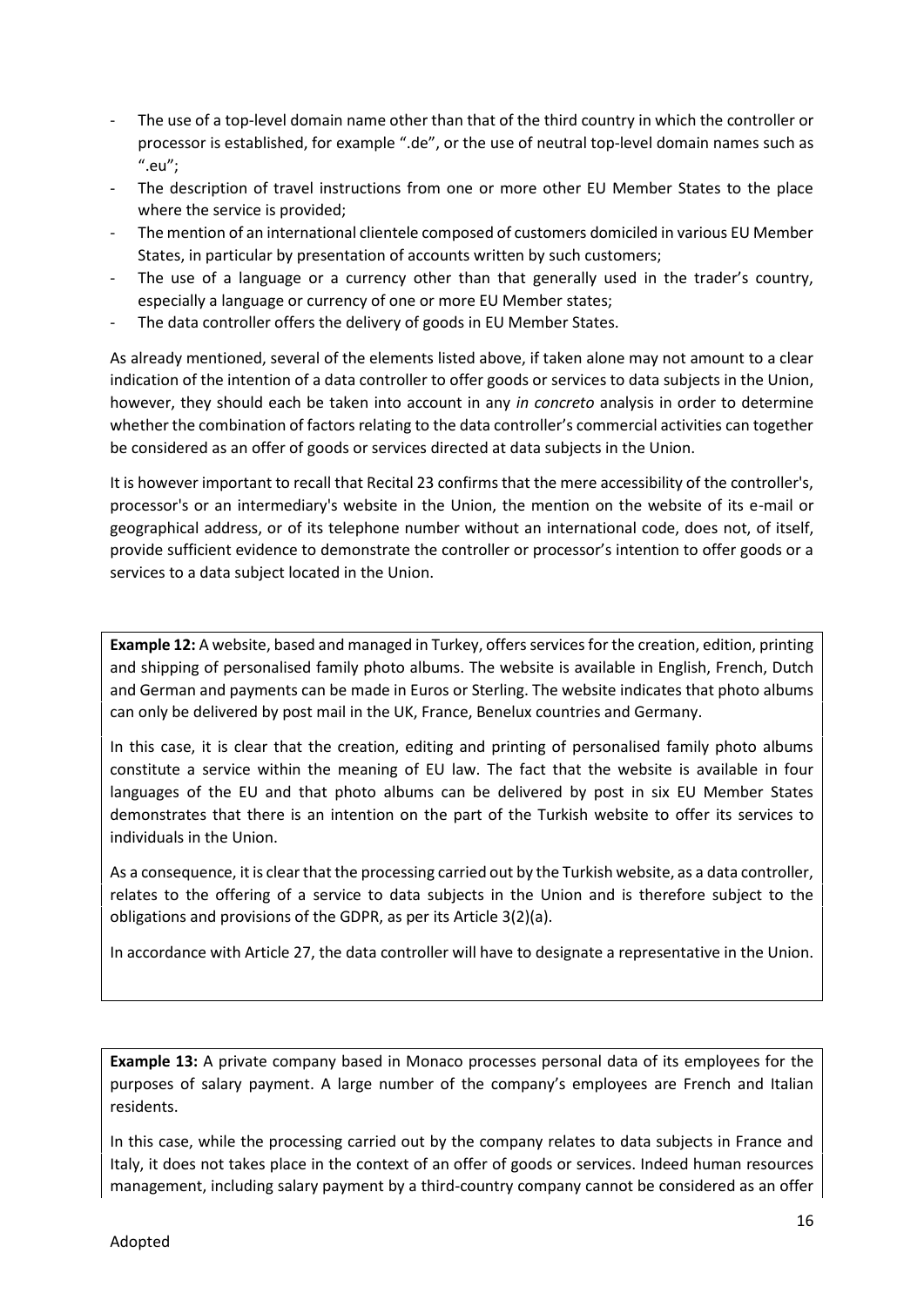of service within the meaning of Art 3(2)a. The processing at stake does not relate to the offer of goods or services to data subjects in the Union (nor to the monitoring of behaviour) and, as a consequence, is not subject to the provisions of the GDPR, as per Article 3.

This assessment is without prejudice to the applicable law of the third country concerned.

**Example 14:** A Swiss University in Zurich is launching its Master degree selection process, by making available an online platform where candidates can upload their CV and cover letter, together with their contact details. The selection process is open to any student with a sufficient level of German and English and holding a Bachelor degree. The University does not specifically advertise to students in EU Universities, and only takes payment in Swiss currency.

As there is no distinction or specification for students from the Union in the application and selection process for this Master degree, it cannot be established that the Swiss University has the intention to target students from a particular EU member states. The sufficient level of German and English is a general requirement that applies to any applicant whether a Swiss resident, a person in the Union or a student from a third country. Without other factors to indicate the specific targeting of students in EU member states, it therefore cannot be established that the processing in question relates to the offer of an education service to data subject in the Union, and such processing will therefore not be subject to the GDPR provisions.

The Swiss University also offers summer courses in international relations and specifically advertise this offer in German and Austrian universities in order to maximise the courses' attendance. In this case, there is a clear intention from the Swiss University to offer such service to data subjects who are in the Union, and the GDPR will apply to the related processing activities.

#### *c) Consideration 2b: monitoring of data subjects' behaviour*

The second type of activity triggering the application of Article 3(2) is the monitoring of data subject behaviour as far as their behaviour takes place within the Union.

Recital 24 clarifies that "*[t]he processing of personal data of data subjects who are in the Union by a controller or processor not established in the Union should also be subject to this Regulation when it is related to the monitoring of the behaviour of such data subjects in so far as their behaviour takes place within the Union."*

For Article 3(2)(b) to trigger the application of the GDPR, the behaviour monitored must first relate to a data subject in the Union and, as a cumulative criterion, the monitored behaviour must take place within the territory of the Union.

The nature of the processing activity which can be considered as behavioural monitoring is further specified in Recital 24 which states that *"in order to determine whether a processing activity can be considered to monitor the behaviour of data subjects, it should be ascertained whether natural persons are tracked on the internet including potential subsequent use of personal data processing techniques which consist of profiling a natural person, particularly in order to take decisions concerning her or him or for analysing or predicting her or his personal preferences, behaviours and attitudes*." While Recital 24 exclusively relates to the monitoring of a behaviour through the tracking of a person on the internet, the EDPB considers that tracking through other types of network or technology involving personal data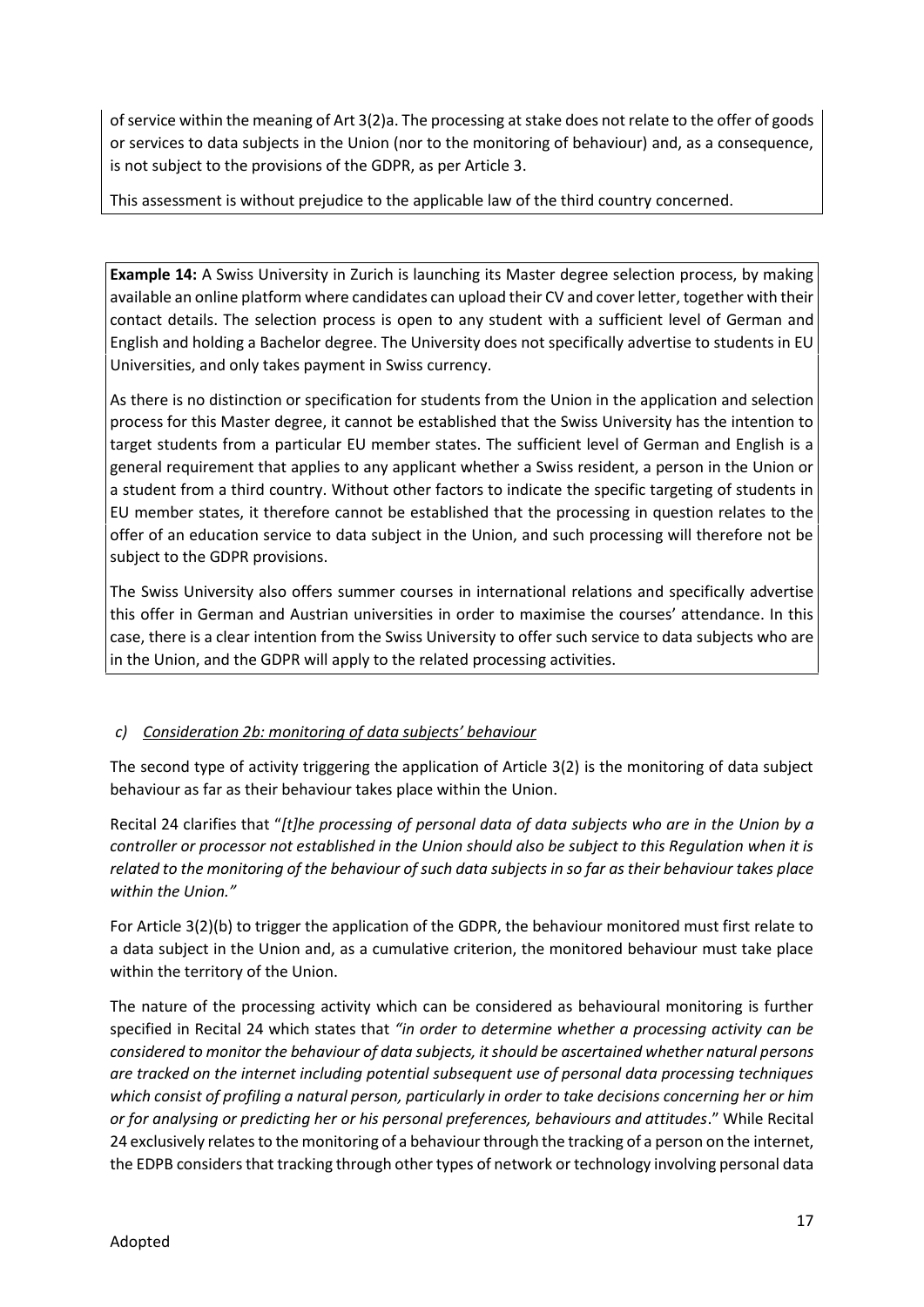processing should also be taken into account in determining whether a processing activity amounts to a behavioural monitoring, for example through wearable and other smart devices.

As opposed to the provision of Article 3(2)(a), neither Article 3(2)(b) nor Recital 24 introduce a necessary degree of "intention to target" on the part of the data controller or processor to determine whether the monitoring activity would trigger the application of the GDPR to the processing activities. However, the use of the word "monitoring" implies that the controller has a specific purpose in mind for the collection and subsequent reuse of the relevant data about an individual's behaviour within the EU. The EDPB does not consider that any online collection or analysis of personal data of individuals in the EU would automatically count as "monitoring". It will be necessary to consider the controller's purpose for processing the data and, in particular, any subsequent behavioural analysis or profiling techniques involving that data. The EDPB takes into account the wording of Recital 24, which indicates that to determine whether processing involves monitoring of a data subject behaviour, the tracking of natural persons on the Internet, including the potential subsequent use of profiling techniques, is a key consideration.

The application of Article 3(2)(b) where a data controller or processor monitors the behaviour of data subjects who are in the Union could therefore encompass a broad range of monitoring activities, including in particular:

- Behavioural advertisement
- Geo-localisation activities, in particular for marketing purposes
- Online tracking through the use of cookies or other tracking techniques such as fingerprinting
- Personalised diet and health analytics services online
- CCTV
- Market surveys and other behavioural studies based on individual profiles
- Monitoring or regular reporting on an individual's health status

**Example 15:** A marketing company established in the US provides advice on retail layout to a shopping centre in France, based on an analysis of customers' movements throughout the centre collected through Wi-Fi tracking.

The analysis of a customers' movements within the centre through Wi-Fi tracking will amount to the monitoring of individuals' behaviour. In this case, the data subjects' behaviour takes place in the Union since the shopping centre is located in France. The marketing company, as a data controller, is therefore subject to the GDPR in respect of the processing of this data for this purpose as per its Article  $3(2)(b)$ .

In accordance with Article 27, the data controller will have to designate a representative in the Union.

**Example 16:** An app developer established in Canada with no establishment in the Union monitors the behaviour of data subject in the Union and is therefore subject to the GDPR, as per Article 3(2)b. The developer uses a processor established in the US for the app optimisation and maintenance purposes**.**

In relation to this processing, the Canadian controller has the duty to only use appropriate processors and to ensure that its obligations under the GDPR are reflected in the contract or legal act governing the relation with its processor in the US, pursuant to Article 28.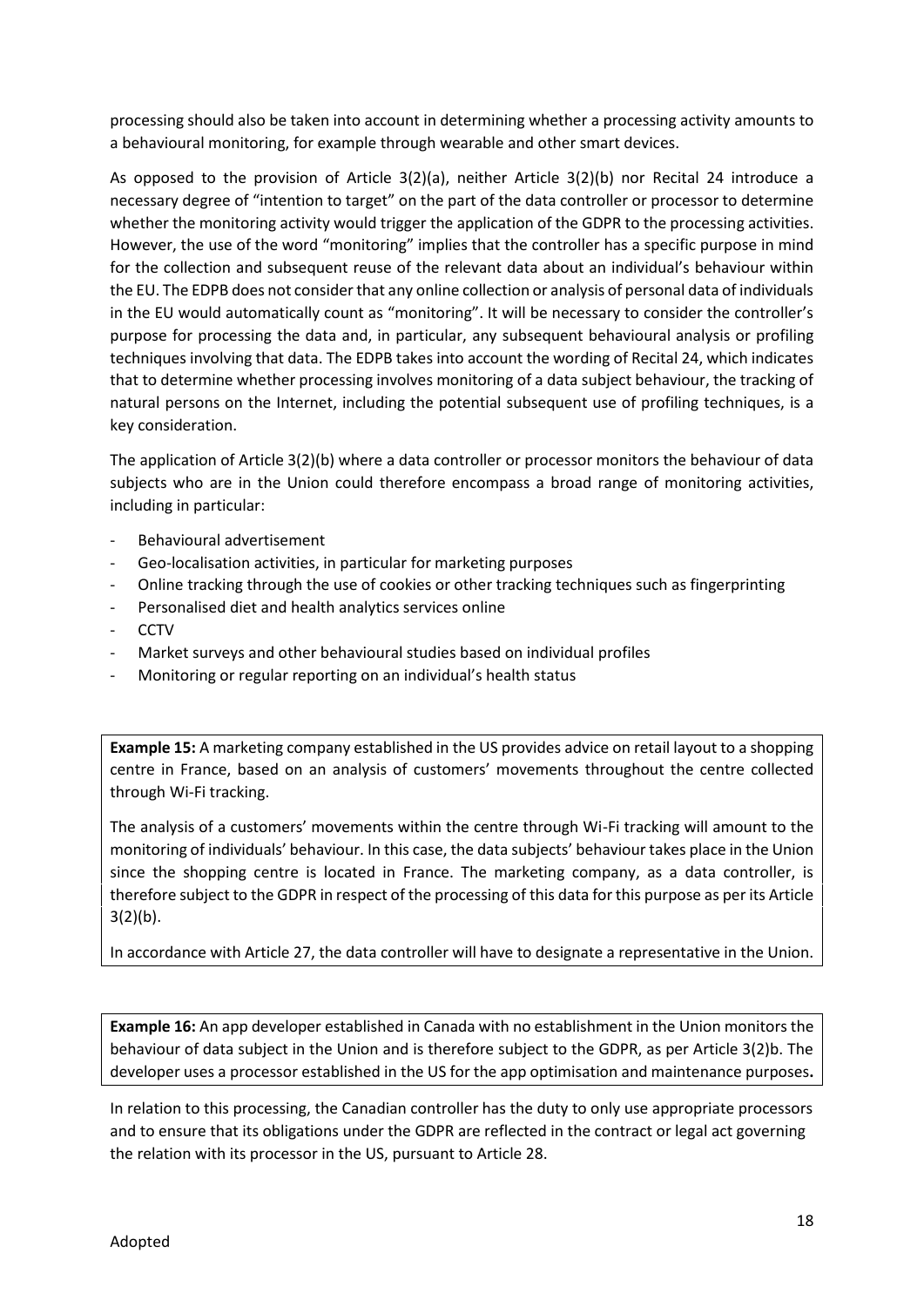# 3 PROCESSING IN A PLACE WHERE MEMBER STATE LAW APPLIES BY VIRTUE OF PUBLIC INTERNATIONAL LAW

Article 3(3) provides that "*[t]his Regulation applies to the processing of personal data by a controller not established in the Union, but in a place where Member State law applies by virtue of public international law*". This provision is expanded upon in Recital 25 which states that "*[w]here Member State law applies by virtue of public international law, this Regulation should also apply to a controller not established in the Union, such as in a Member State's diplomatic mission or consular post.*"

The definitions and status of diplomatic missions and consular posts are laid down in international law, respectively in the Vienna Convention on Diplomatic Relations of 1961 and the Vienna Convention on Consular Relations of 1963.

The EDPB considers that the GDPR applies to personal data processing carried out by EU Member States' embassies and consulates, insofar as such processing falls within the material scope of the GDPR, as defined in its Article 2. A Member State's diplomatic or consular post, as a data controller or processor, would then be subject to all relevant provisions of the GDPR, including when it comes to the rights of the data subject, the general obligations related to controller and processor and the transfers of personal data to third countries or international organisations.

**Example 17:** The Dutch consulate in Kingston, Jamaica, opens an online application process for the recruitment of local staff in order to support its administration.

While the Dutch consulate in Kingston, Jamaica, is not established in the Union, the fact that it is a consular post of an EU country where Member State law applies by virtue of public international law renders the GDPR applicable to its processing of personal data, as per Article 3(3).

**Example 18:** A German cruise ship travelling in international waters is processing data of the guests on board for the purpose of tailoring the in-cruise entertainment offer.

While the ship is located outside the Union, in international waters, the fact that it is German registered cruise ship means that by virtue of public international law the GDPR shall be applicable to its processing of personal data, as per Article 3(3).

# 4 REPRESENTATIVE OF CONTROLLERS OR PROCESSORS NOT ESTABLISHED IN THE UNION

Data controllers or processors subject to the GDPR as per its Article 3(2) are under the obligation to designate a representative in the Union. A controller or processor not established in the Union but subject to the GDPR failing to designate a representative in the Union would therefore be in breach of the Regulation.

This provision is not entirely new since Directive 95/46/EC already provided for a similar obligation. Under the Directive, this provision concerned controllers not established on Community territory that, for purposes of processing personal data, made use of equipment, automated or otherwise, situated on the territory of a Member State. The GDPR imposes an obligation to designate a representative in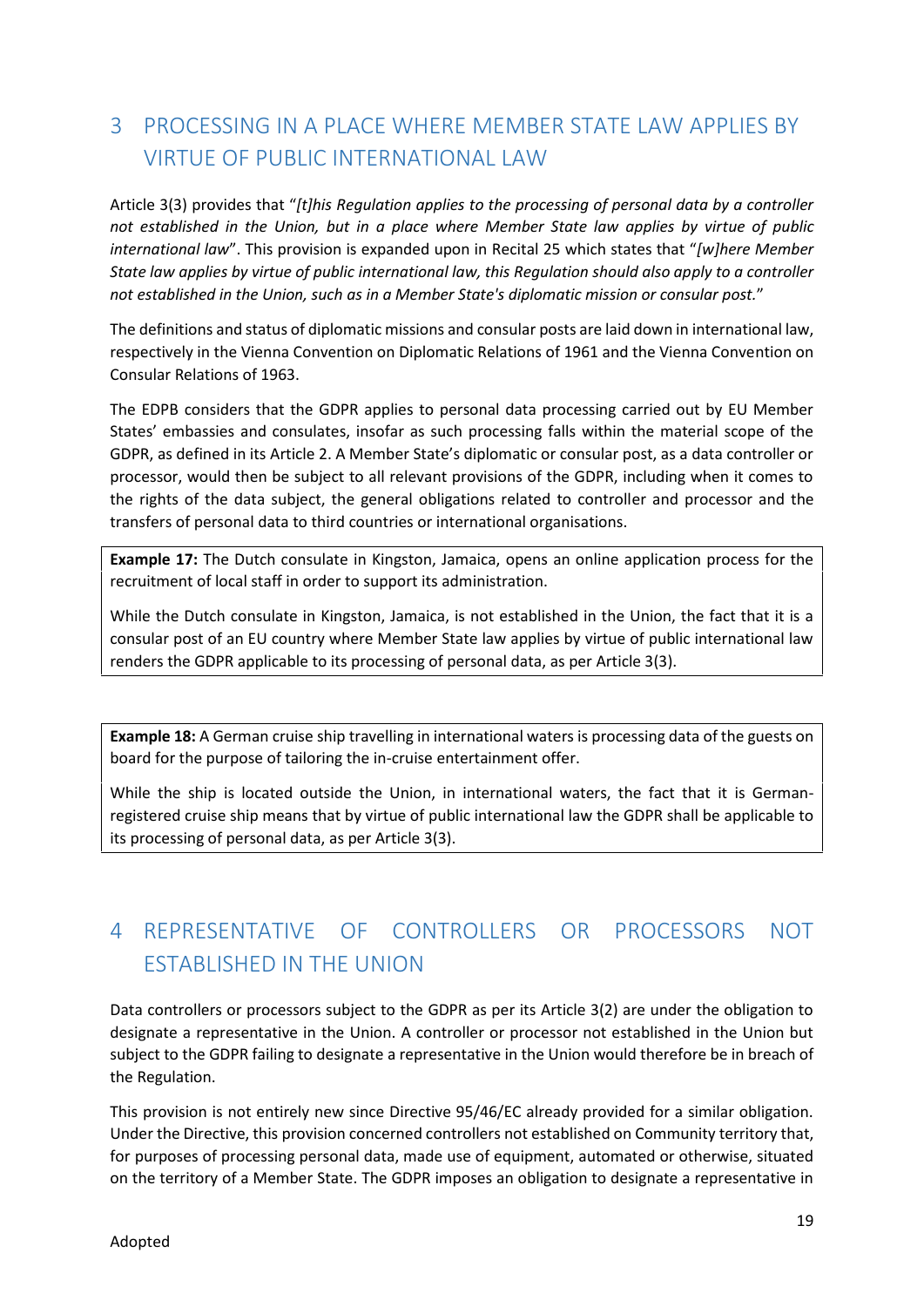the Union to any controller or processor falling under the scope of Article 3(2), unless they meet the exemption criteria as per Article 27(2). In order to facilitate the application of this specific provision, the EDPB deems it necessary to provide further guidance on the designation process, establishment obligations and responsibilities of the representative in the Union as per Article 27.

It is worth noting that a controller or processor not established in the Union who has designated in writing a representative in the Union, in accordance with article 27 of the GDPR, does not fall within the scope of article 3(1), meaning that the presence of the representative within the Union does not constitute an "establishment" of a controller or processor by virtue of article 3(1).

#### *a) Designation of a representative*

Recital 80 clarifies that "*[t]he representative should be explicitly designated by a written mandate of the controller or of the processor to act on its behalf with regard to its obligations under this Regulation. The designation of such a representative does not affect the responsibility or liability of the controller or of the processor under this Regulation. Such a representative should perform its tasks according to the mandate received from the controller or processor, including cooperating with the competent supervisory authorities with regard to any action taken to ensure compliance with this Regulation."*

The written mandate referred to in Recital 80 shall therefore govern the relations and obligations between the representative in the Union and the data controller or processor established outside the Union, while not affecting the responsibility or liability of the controller or processor. The representative in the Union may be a natural or a legal person established in the Union able to represent a data controller or processor established outside the Union with regard to their respective obligations under the GDPR.

In practice, the function of representative in the Union can be exercised based on a service contract concluded with an individual or an organisation, and can therefore be assumed by a wide range of commercial and non-commercial entities, such as law firms, consultancies, private companies, etc… provided that such entities are established in the Union. One representative can also act on behalf of several non-EU controllers and processors.

When the function of representative is assumed by a company or any other type of organisation, it is recommended that a single individual be assigned as a lead contact and person "in charge" for each controller or processor represented. It would generally also be useful to specify these points in the service contract.

The EDPB does not consider the function of representative in the Union as compatible with the role of an external data protection officer ("DPO") which would be established in the Union. Article 38(3) establishes some basic guarantees to help ensure that DPOs are able to perform their tasks with a sufficient degree of autonomy within their organisation. In particular, controllers or processors are required to ensure that the DPO "*does not receive any instructions regarding the exercise of [his or her] tasks*". Recital 97 adds that DPOs, "*whether or not they are an employee of the controller, should be in* a position to perform their duties and tasks in an independent manner<sup>n24</sup>. Such requirement for a sufficient degree of autonomy and independence of a data protection officer does not appear to be compatible with the function of representative in the Union, which subject to a mandate by a controller

<sup>&</sup>lt;sup>24</sup> WP29 Guidelines on Data Protection Officers ('DPOs'), WP 243 rev.01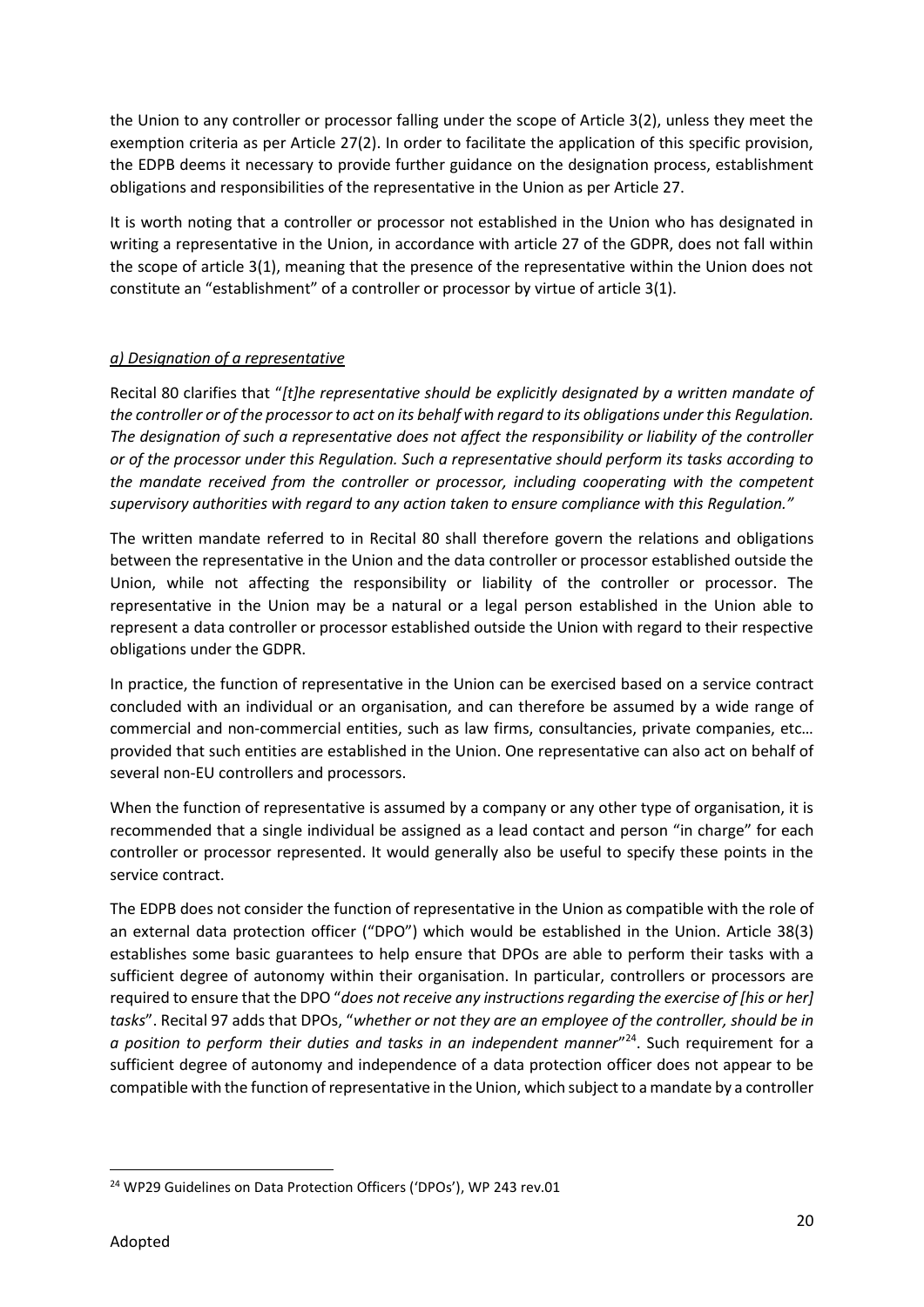or processor and will be acting on its behalf and therefore under its direct instruction<sup>25</sup>. Furthermore, and to complement this interpretation, the EDPB recalls the position already taken by the WP29 stressing that "*a conflict of interests may also arise for example if an external DPO is asked to represent the controller or processor before the Courts in cases involving data protection issues*". Given the possible conflict of obligation and interests in cases of enforcement proceedings, the EDPB does not consider the function of a data controller representative in the Union as compatible with the role of data processor for that same data controller.

While the GDPR does not foresee any obligation to data controller or the representative itself to notify the designation of the latter to a supervisory authority, the EDPB recalls that, in accordance with Articles 13(1)a and 14(1)a, as part of their information obligations, controllers shall provide data subjects information as to the identity of their representative in the Union. This information shall for example be included in the privacy notice or upfront information provided to data subjects at the moment of data collection. A controller not established in the Union but falling under Article 3(2) and failing to inform data subjects who are in the Union of the identity of its representative would be in breach of its transparency obligations as per the GDPR. Such information should furthermore be easily accessible to supervisory authorities in order to facilitate the establishment of a contact for cooperation needs.

**Example 19:** The website referred to in example 12, based and managed in Turkey, offers services for the creation, edition, printing and shipping of personalised family photo albums. The website is available in English, French, Dutch and German and payments can be made in Euros or Sterling. The website indicates that photo albums can only be delivered by post mail in the UK, France, Benelux countries and Germany. This website being subject to the GDPR, as per its Article 3(2)(a), the data controller must designate a representative in the Union.

The representative must be established in one of the Member States where the service offered is available, in this case either in the UK, France, Belgium, Netherlands, Luxembourg or Germany. The name and contact details of the data controller must be part of the information made available online to data subjects once they start using the service by creating their photo album. It must also appear in the website general privacy notice.

#### **b) Exemptions from the designation obligation**<sup>26</sup>

While the application of Article 3(2) triggers the obligation to designate a representative in the Union for controllers or processors established outside the Union, Article 27(2) foresees derogation from the mandatory designation of a representative in the Union, in two distinct cases:

 processing is "occasional, does not include, on a large scale, processing of special categories of data as referred to in Article 9(1) or processing of personal data relating to criminal convictions and offences referred to in Article 10", and such processing "is unlikely to result in a risk to the rights and freedoms of natural persons, taking into account the nature, context, scope and purposes of the processing". While the GDPR does not define what constitutes large-scale processing, the WP29 has previously recommended in its guidelines WP243 on data

 $25$  An external DPO also acting as representative in the Union could for example be in a situation where he is instructed to communicate to a data subject a decision or measure taken by the controller or processor which he or she had deemed uncompliant with the provisions of the GDPR and advised against.

<sup>&</sup>lt;sup>26</sup> Part of the criteria and interpretation laid down in WP243 (Data Protection Officer) can be used as a basis for the exemptions to the designation obligation.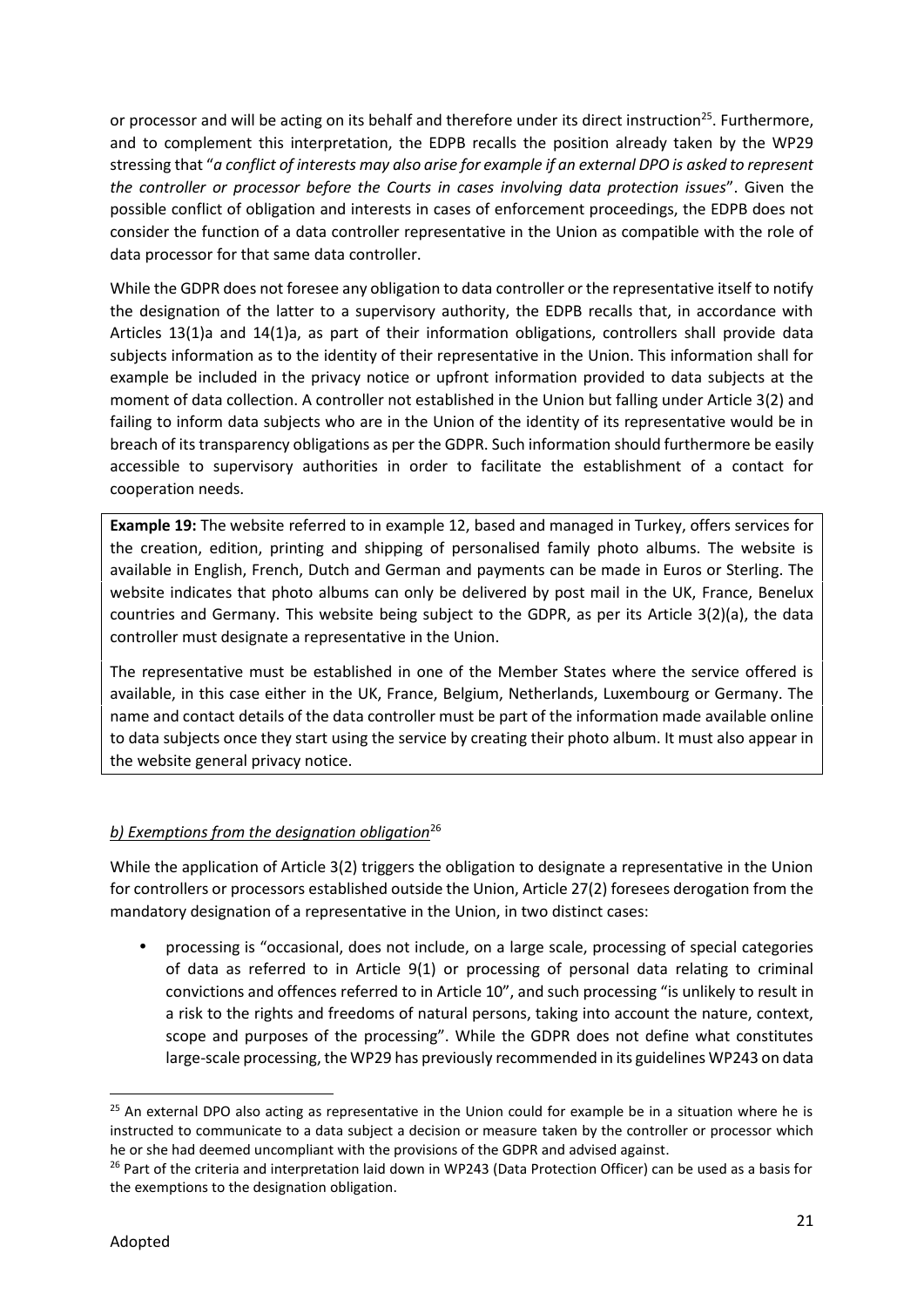protection officers (DPOs) that the following factors, in particular, be considered when determining whether the processing is carried out on a large scale: the number of data subjects concerned - either as a specific number or as a proportion of the relevant population; the volume of data and/or the range of different data items being processed; the duration, or permanence, of the data processing activity; the geographical extent of the processing activity<sup>27</sup>.

Or

processing is carried out "by a public authority or body".

#### *c) Establishment in one of the Member States where the data subjects whose personal data are processed are*

Article 27(3) foresees that "the representative shall be established in one of the Member States where the data subjects, whose personal data are processed in relation to the offering of goods or services to them, or whose behaviour is monitored, are". In cases where a significant proportion of data subjects whose personal data are processed are located in one particular Member State, the EDPB recommends, as a good practice, that the representative is established in that same Member State. However, the representative must remain easily accessible for data subjects in Member States where it is not established and where the services or goods are being offered or where the behaviour is being monitored.

The EDPB confirms that the criterion for the establishment of the representative in the Union is the location of data subjects whose personal data are being processed. The place of processing, even by a processor established in another Member State, is here not a relevant factor for determining the location of the establishment of the representative.

**Example 20**: An Indian pharmaceutical company, with neither business presence nor establishment in the Union and subject to the GDPR as per Article 3(2), sponsors clinical trials carried out by investigators (hospitals) in Belgium, Luxembourg and the Netherlands. The majority of patients participating to the clinical trials are situated in Belgium.

The Indian pharmaceutical company, as a data controller, shall designate a representative in the Union established in one of the three Member States where patients, as data subjects, are participating to the clinical trial (Belgium, Luxembourg or the Netherlands). Since most patients are Belgian residents, it is recommended that the representative is established in Belgium. Should this be the case, the representative in Belgium should however be easily accessible to data subjects and supervisory authorities in the Netherlands and Luxembourg.

In this specific case, the representative in the Union could be the legal representative of the sponsor in the Union, as per Article 74 of Regulation (EU) 536/2014 on clinical trials, provided it is established in one of the three Member States, and that both functions are governed by and exercised in compliance with each legal framework.

<sup>&</sup>lt;sup>27</sup> Article 29 Working Party guidelines on data protections officers (DPOs), adopted on 13<sup>th</sup> December 2016, as last revised on 5<sup>th</sup> April 2017, WP 243 rev.01.